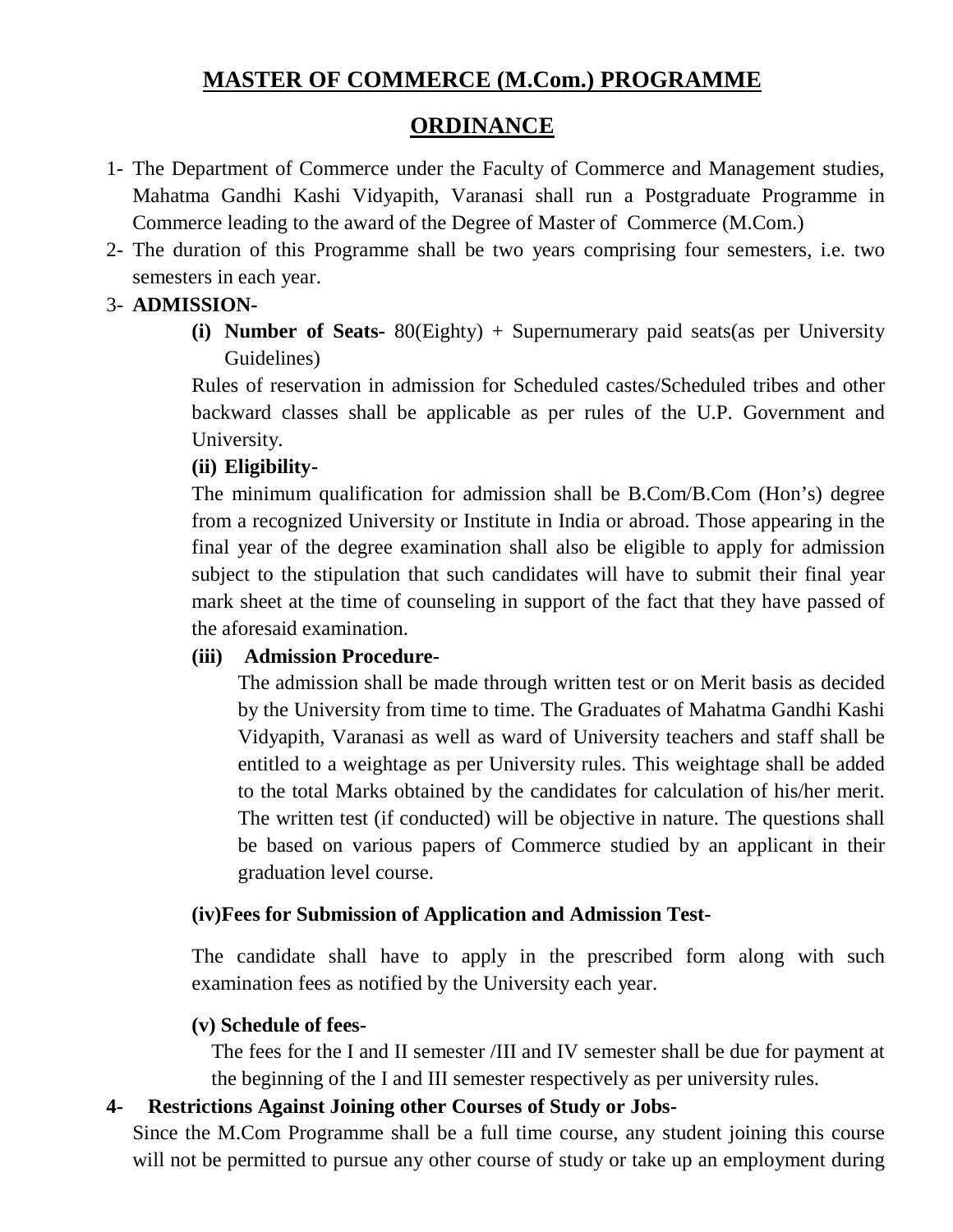the tenure of this programme. However this restriction shall not apply to students who wish to join a foreign language certificate course or Diploma in Computer course.

# **5- Scheme of Examination-**

- (a) The evaluation of the students shall be done on the basis of End Semester Examination (ESE) having a 100 marks in each paper including Viva-Voce examination in the same Semester having a 50 marks duration of written examination ESE (End Semester Examination) of each paper shall be 3 hours.
- (b) Pass Marks- In order to pass a Semester examination every student shall have to secure 36% marks in aggregate and not less than the marks which the university prescribes as the minimum passing marks for each paper and viva-voce examination separately.
- (c) Division shall be awarded at the end of the fourth semester on the basis of aggregate marks obtained by a candidate in all the four Semesters. A candidate having secured 60% marks or above will be awarded first division and candidates securing 48% or more but less than 60% marks in aggregate will be placed in second division. The candidates securing 36% or more but less than 48% marks in aggregate will placed in third division/pass division.

# 6. **Viva-Voce Examination-**

In all semester there will be Viva – Voce examination of 50 marks which will be conducted at the end of each semester examination in order to judge the understanding as well as application of knowledge gained by the students at the end of respective semester course.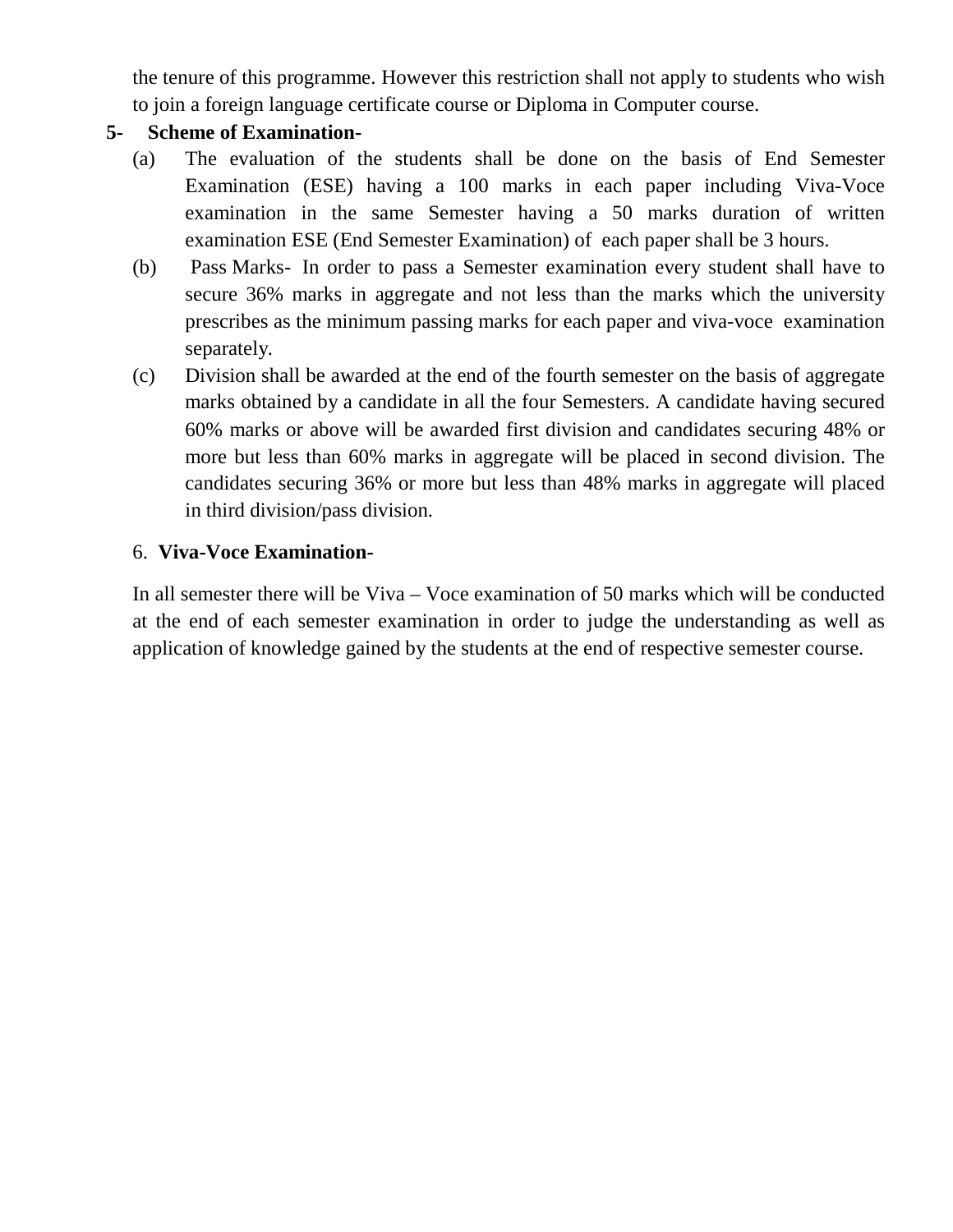# **Note:-I All Papers are Compulsory in I & II Semester**

# **II Paper I and II are Compulsory in Semester III & IV Select any two from the remaining four in each Semester.**

| <u>nicom. I benesici</u> |                                            |            |  |
|--------------------------|--------------------------------------------|------------|--|
| <b>Course Code</b>       | <b>Subject</b>                             | M.M.       |  |
| <b>MC101</b>             | <b>Accounting For Managerial Decisions</b> | 100        |  |
| <b>MC 102</b>            | <b>Financial Management</b>                | <b>100</b> |  |
| <b>MC 103</b>            | <b>Marketing Management</b>                | <b>100</b> |  |
| <b>MC 104</b>            | <b>Human Resource Management</b>           | <b>100</b> |  |
| <b>MC 105</b>            | <b>Viva-Voce</b>                           | 50         |  |
|                          | <b>Total</b>                               | 450        |  |

**M.Com. I Semester**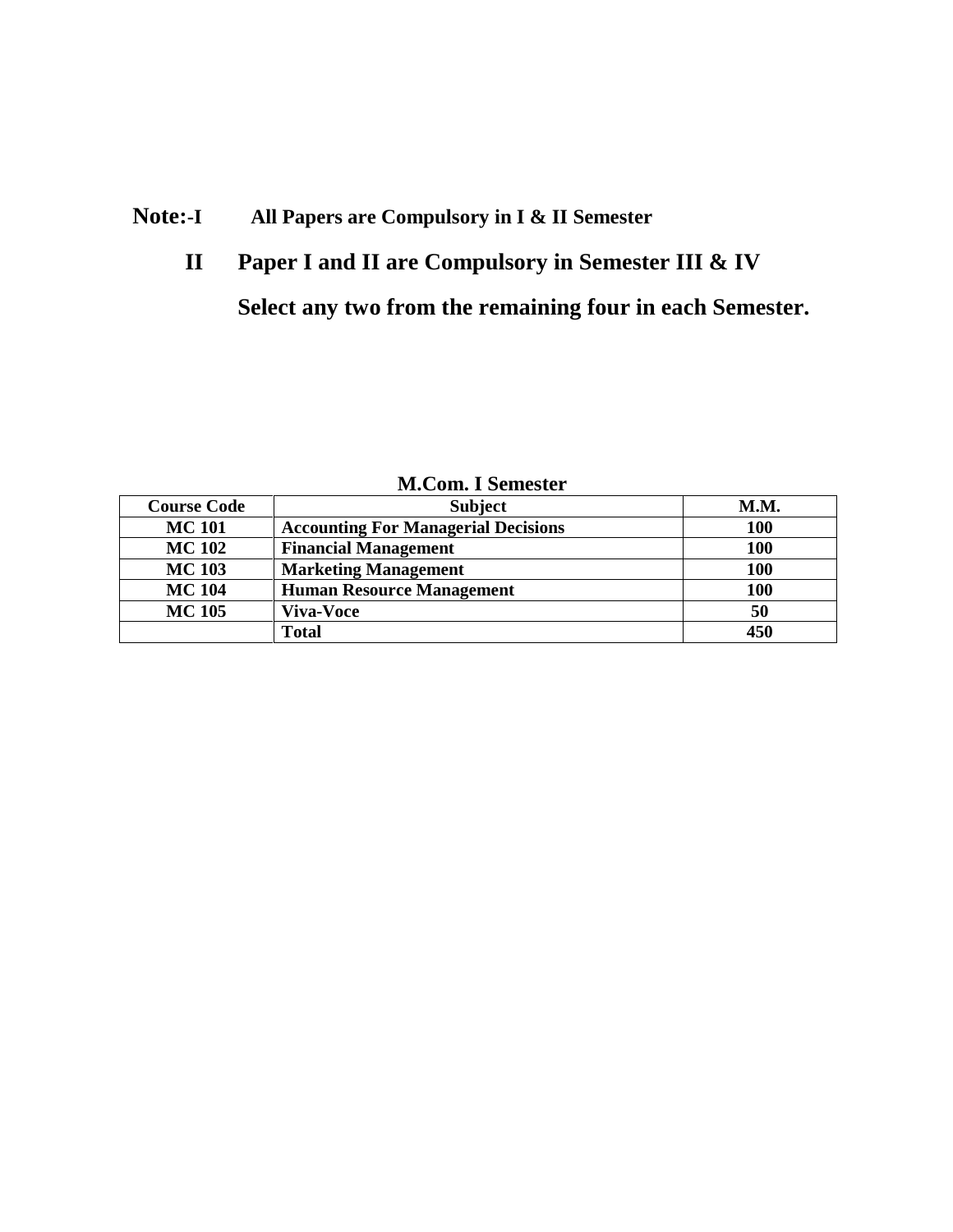#### **Code: MC 101 ACCOUNTING FOR MANAGERIAL DECISIONS**

The objective of this course is to acquaint students with the accounting concepts, tools and techniques for managerial decisions.

#### **Unit I**

**Management Accounting** Meaning, Nature Objectives, Scope, Techniques, Principles, Functions, Importance, Limitations, Management Accounting vs Financial and cost Accounting, management Accountant-Role, Status, functions and responsibility.

#### **Unit II**

**Financial Statement Analysis-** Parties interested in Financial Statement, Essentials of a good financial Statement, importance of Financial Statement, Analysis and Interpretation- Horizontal, Vertical; Comparative and Trend Analysis, Ratio Analysis meaning Utility, Classification of Ratios, Profitability Ratio, Activity Ratio and Financial Position ratios.

#### **Unit III**

Fund Flow and Cash Flow Statement- Concept, Meaning of the term fund and preparation of fund flow statement and cash flow statement(As-3).

#### **Unit IV**

**Reporting to Management:** Meaning, Objective, Methods, Principle of Reporting, Kinds of Reports, Reporting at different levels of management, Contemporary Issues in Management Accounting(Only Introduction):- Activity Based Costing, Quality Costing, Target Costing, Life cycle costing, Value chain Analysis.

#### **REFERENCES:**

| 1. Anthony, Robert                       | :Management Accounting                   |
|------------------------------------------|------------------------------------------|
| 2. Bilrman, Haral Jr. Dyckman, Thoas, R. | :Management Cost Accounting              |
| 3. Khan, M.Y.                            | :Management Accounting                   |
| 4. Khan & Jain                           | :Management Accounting                   |
| 5. Kulshreshtha                          | :Management Accounting Concepts j& Cases |
| 6. Lall, B.M. & Jain, I.C.               | :Management Accounting Principles and    |
|                                          | Practice                                 |
| 7. Maheshwari, S,N.                      | :Management Accounting                   |
| 8. Pandey, I.M.                          | :Management Accounting                   |
| 9. Sharma, R.K.                          | :Management Accounting                   |
| 10. Shukla, M.B.                         | :Prabandhakiya Lekhankan(Hindi)          |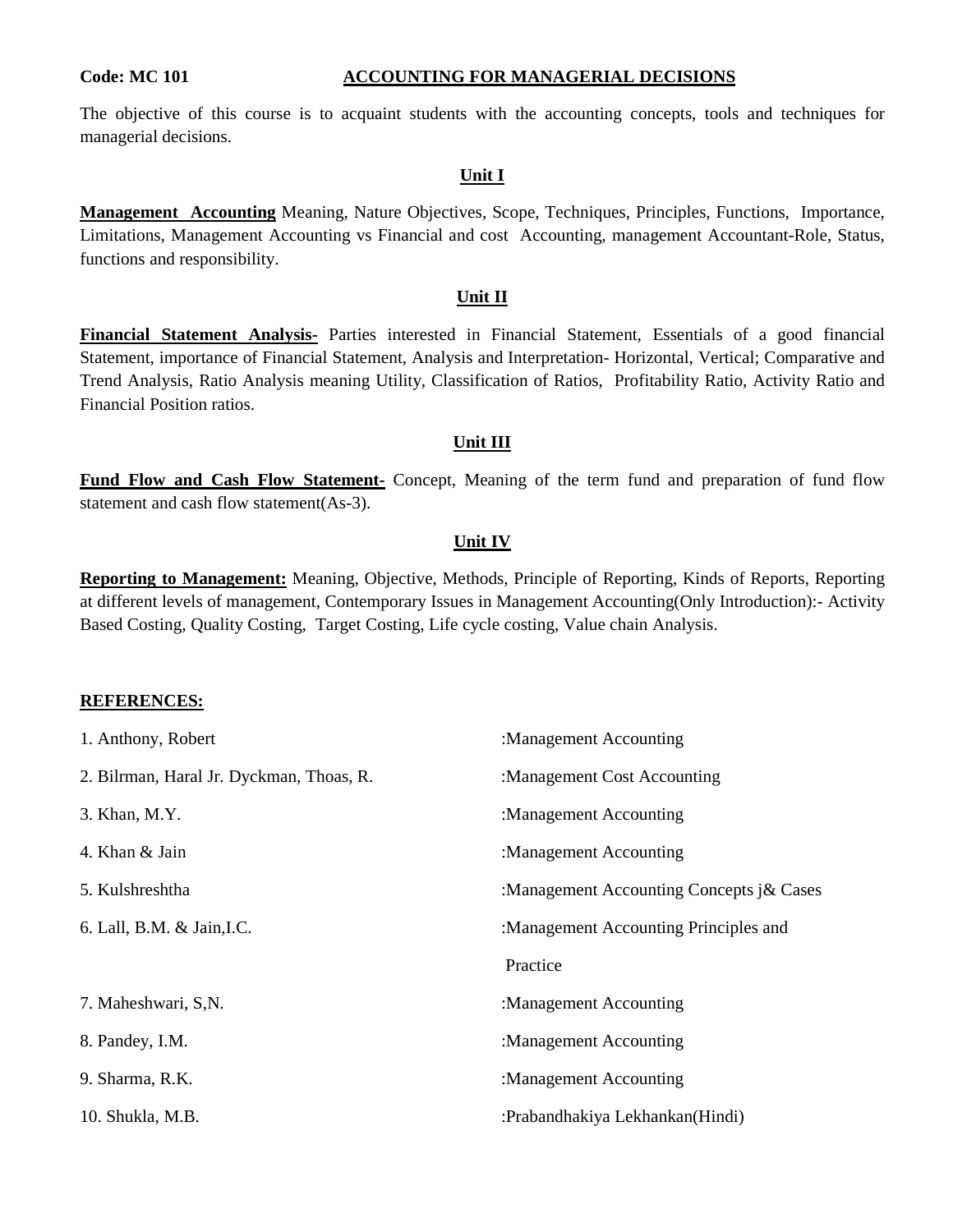#### **Code: MC-102 FINANCIAL MANAGEMENT**

**Objective:** The objective of the course is to help students to understand the conceptual framework of Financial Management and it's applications under various environmental constraints.

#### **Unit-I**

**Financial Management**: Meaning, Nature and Scope, Financial Goal: Profit Vs. Wealth Maximization, Finance Functions-Investment, Financing and Dividend decisions. Function of Finance Manager in Modern age.

#### **Unit-II**

**Investment Decisions:** Nature, Investment Evaluation Criteria-Net Present Value, Internal Rate of Return, Profitability Index, Payable Period, Accounting Rate of Return, N.P.V. and I.R.R. comparison, Capital Rationing, Risk and Uncertainly in capital budgeting.

#### **Unit-III**

**Financing Decisions**: Sources of Short Term Financing, Long Term Sources of Financing Concept and Approaches of Capital Structure Decision-NI, NOI, Traditional and Modigliani Miller Approach. Leverage Analysis-Financing Operating and Combined Leverage and its implications, EBIT-EPS analysis.

#### **Unit-IV**

**Cost of Capital**: Significance, Calculation of Combined cost of Capital (Weighted), Cost of Equity and CAPM.

Dividend Decisions: Relevancy and Irrelevancy Theory of dividend decision. (Walter's model, Gordon's Model and Modigiliani Miller Model). Factors affecting dividend decision.

| 1. Chandra, Prasanna           | : Financial Management  |
|--------------------------------|-------------------------|
| 2. Khan, M.Y. & Jain, P.K.     | : Financial Management  |
| 3. Kuchhal, S.C.               | : Financial Management  |
| 4. Pandey, I.M.                | : Financial Management  |
| 5. Shukla, M.B.                | : Financial Mdanagement |
| 6. Sjkhukla, M.B.              | : Business finance      |
| 7. Sharma, R.K.&Shashi K.Gupta | : Mamagement Accounting |
| 8. Srivastava, R.M.            | : Financial Management  |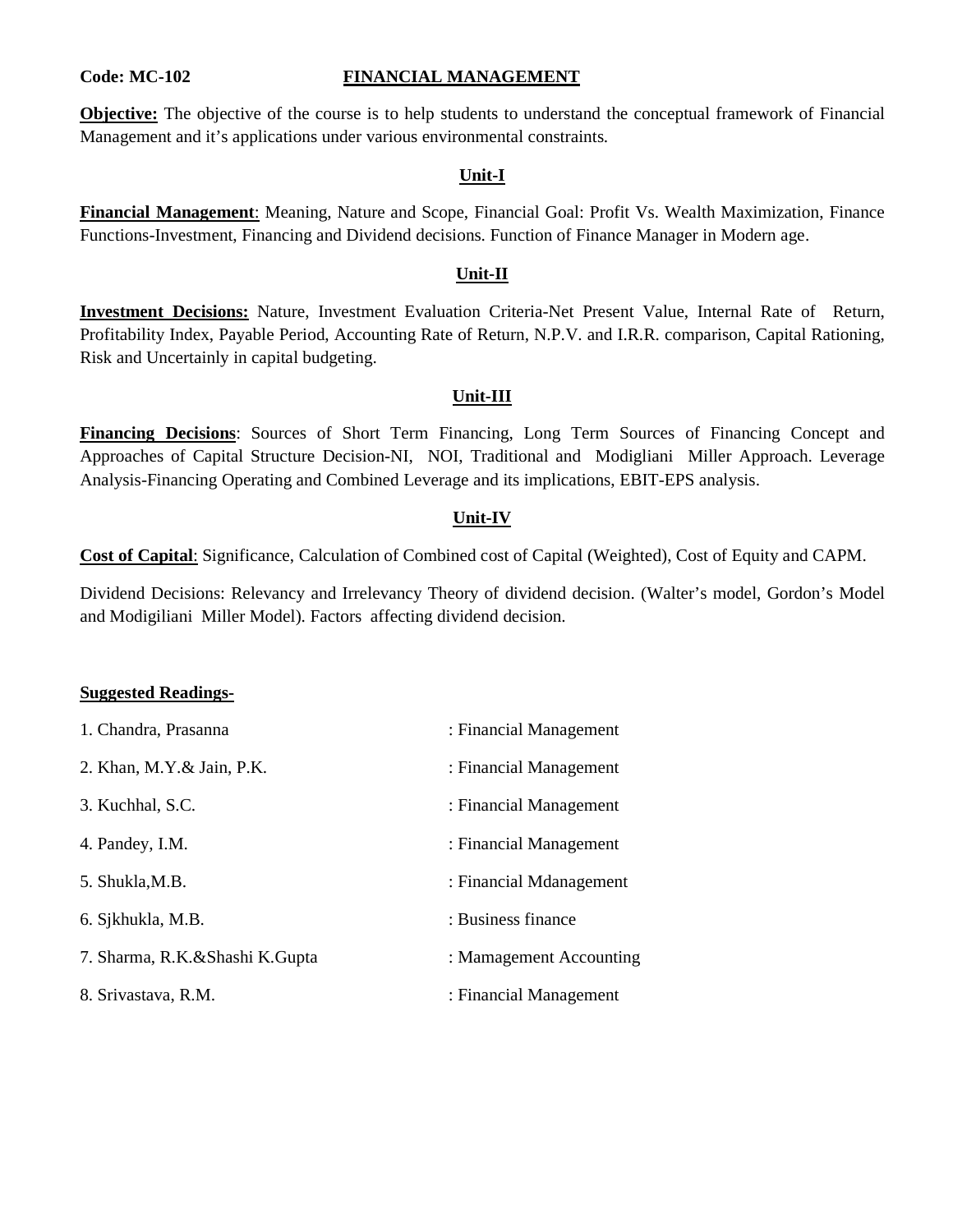#### **Code: MC 103 MARKETING MANAGEMENT**

#### **Unit-I**

Nature and Scope of Marketing, Marketing Environment, Marketing Mix, Market Segmentation, Consumer Behaviour.

#### **Unit-II**

Product Decisions: Product Mix, Product Life Cycle, New Product Development, Branding and Packaging, Pricing Methods and Strategies.

#### **Unit III**

Promotion Decisions: Promotion Mix, Advertising, Publicity , Personal Selling, Sales Promotion, Internet, Channel Management Decision.

#### **Unit IV**

Marketing Research, Marketing Planning, Marketing Organization, Marketing Control; Emerging Issues and Developments in Marketing.

| 1-Kotler, Philip & Keller K.L.       | : Marketing Management                                                   |
|--------------------------------------|--------------------------------------------------------------------------|
| 2- Kotler, Philip & Armstrong, G.    | : Principles of Marketing                                                |
| 3-Baines, Paul & Others              | : Marketing                                                              |
| 4-Perreault, W.D. & McCarthy, E.J.   | : Basic Marketing, A Global Managerial Approach                          |
| 5-Etzel, M.J., Walker, B.J. Stanton, | : Marketing, Concepts and Cases                                          |
|                                      | W.J. & Pandit, Ajai                                                      |
| 6-Czinkota, M.R. & Kotabe, M.        | : Marketing Management                                                   |
| 7-Ramaswami, V.S.& Namakumari, S     | Indian<br>Global<br>:Marketing<br>Management,<br>Perspective,<br>Context |
| 8-Sontakki C.N.                      | : Marketing Management                                                   |
| 9-Shukla, Ajit Kumar                 | : Marketing Management                                                   |
| 10-Shukla, Ajit Kumar                | : Vipanan Prabandh                                                       |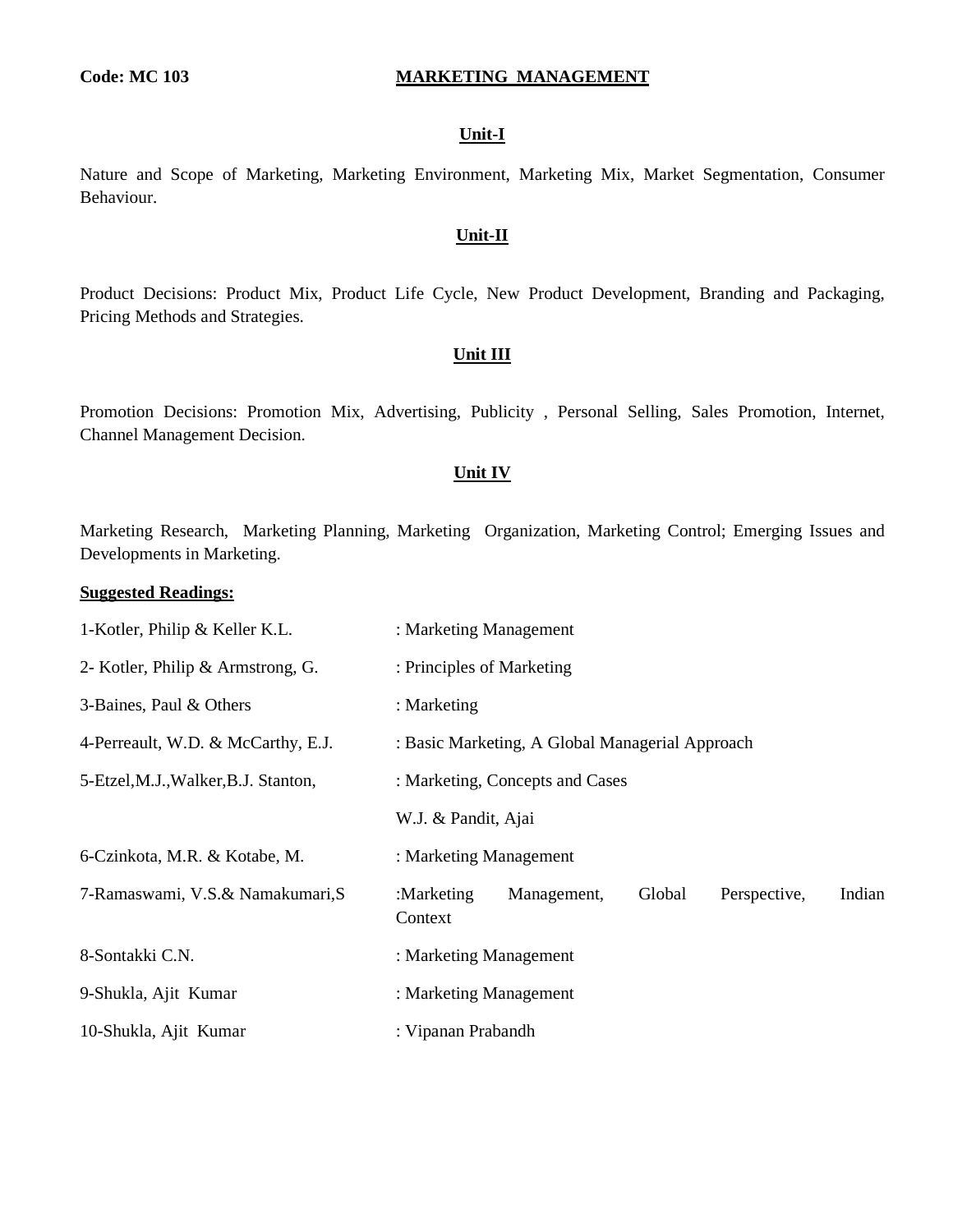#### **Code: MC 104 HUMAN RESOURCE MANAGEMENT**

#### **Unit I**

Meaning, Definitions, Characteristics and nature of HRM, Human Resource Manager-qualification, functions, Man Power Planning, Recruitment, selection and placement.

#### **Unit II**

Wages and Salary, Employee Benefit Programmes, Group and individual incentives, Motivation

#### **Unit III**

Promotion, Demotion, Transfer, Termination of service, Retirement, retrenchment, Training-meaning, objectives, need of training, Different levels of training, Moral-Meanings of moral, Determinants of employee moral, Methods of raising of employee moral

#### **Unit IV**

Job analysis, Job description, Performance appraisal –Meaning, Difference with merit rating, Objectives of performance appraisal Merit and Demerit of performance appraisal, Welfare and working condition

| 1. Agarwal, R.D.                    | :Dynamics of Personnel Management              |
|-------------------------------------|------------------------------------------------|
| 2. Ahuja, R.K.                      | :Personal Management                           |
| 3. Flippo, E.D.                     | :Principles of Personal Management             |
| 4. Mamoria, C.B.                    | :Personal Management                           |
| 5. Monappa, A. & Saiyyadain M.S.    | :Personal Management                           |
| 6. Rao, Silveita                    | :HRD in the New Economic Environment           |
| 7. Stone, Lioyed & Leslie, W.Rue    | :Human Resource and Personnel Management       |
| 8. Strauss, G.& Sayles, L.R.        | :Personal- The Human Problems and Management   |
| 9. Yoder, Dale                      | :Personal Management and Industrial Relations  |
| 10. Mamoria. C.B.                   | :Sevi Vargiya Prabandha                        |
| 11. Verma, Pramod                   | :Sevi Vargiya Prabandha                        |
| 12.Kulshreshta                      | :Sevi Vargiya Prabandha                        |
| 13.Singh, D.P.N.                    | :Sevi Vargiya Prabandha                        |
| 14Youder, Dale                      | :Sevi Vargiya Prabandha Avan Audyogik Sambandh |
| 15. Goyal, C.P. & Pandey, Baleshwer | :Sevi Vargiya Prabandha Avan Audyogik Sambandh |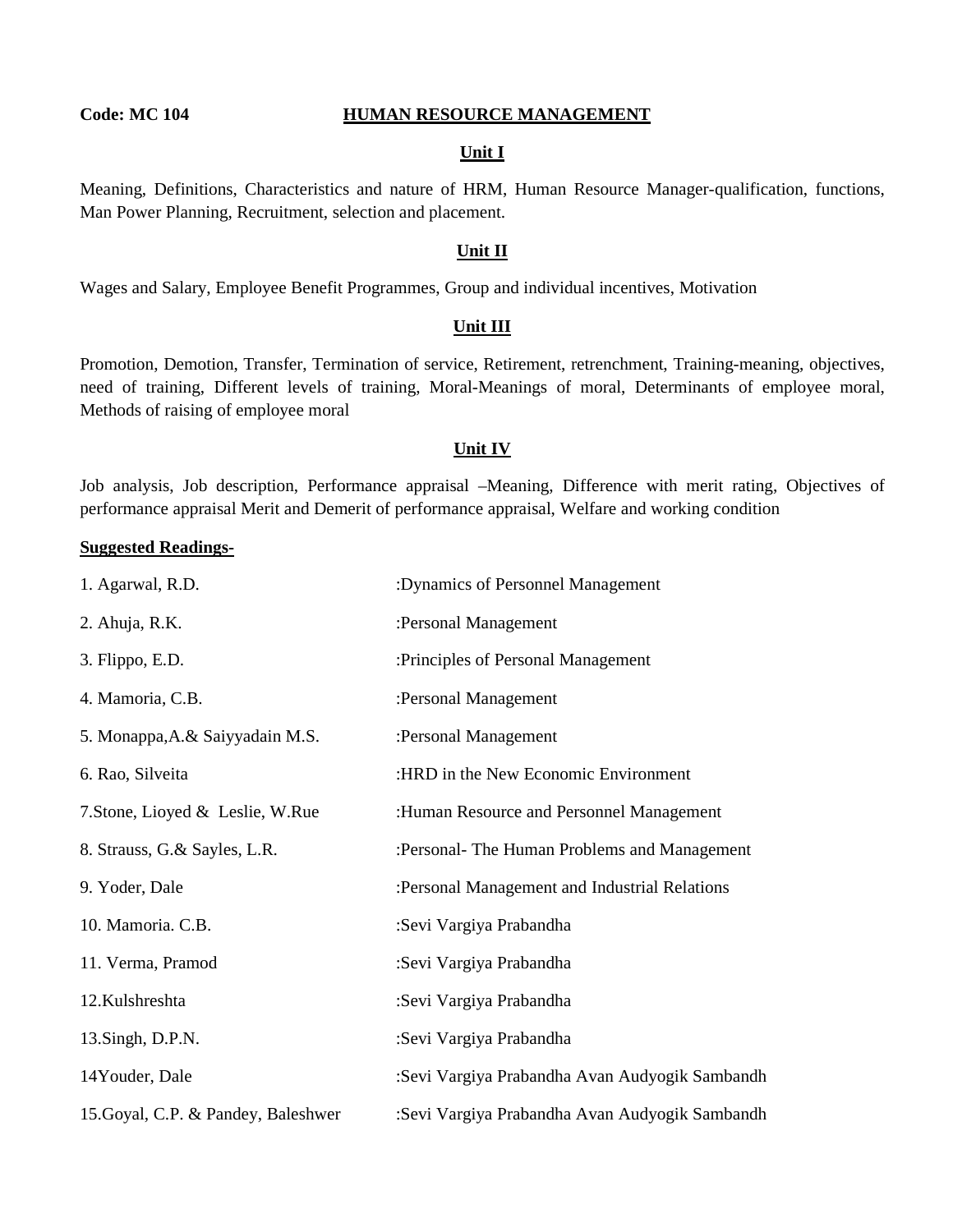# **M.Com. II Semester**

| <b>Course Code</b> | <b>Subject</b>                                 | <b>M.M.</b> |
|--------------------|------------------------------------------------|-------------|
| <b>MC 201</b>      | <b>Business Environment</b>                    | 100         |
| <b>MC 202</b>      | <b>Statistical Analysis</b>                    | 100         |
| <b>MC 203</b>      | <b>Organisational Behaviour</b>                | 100         |
| <b>MC 204</b>      | <b>Corporate Tax-Planning &amp; Management</b> | 100         |
| <b>MC 205</b>      | <b>Viva-Voce</b>                               | 50          |
|                    | <b>Total</b>                                   | 450         |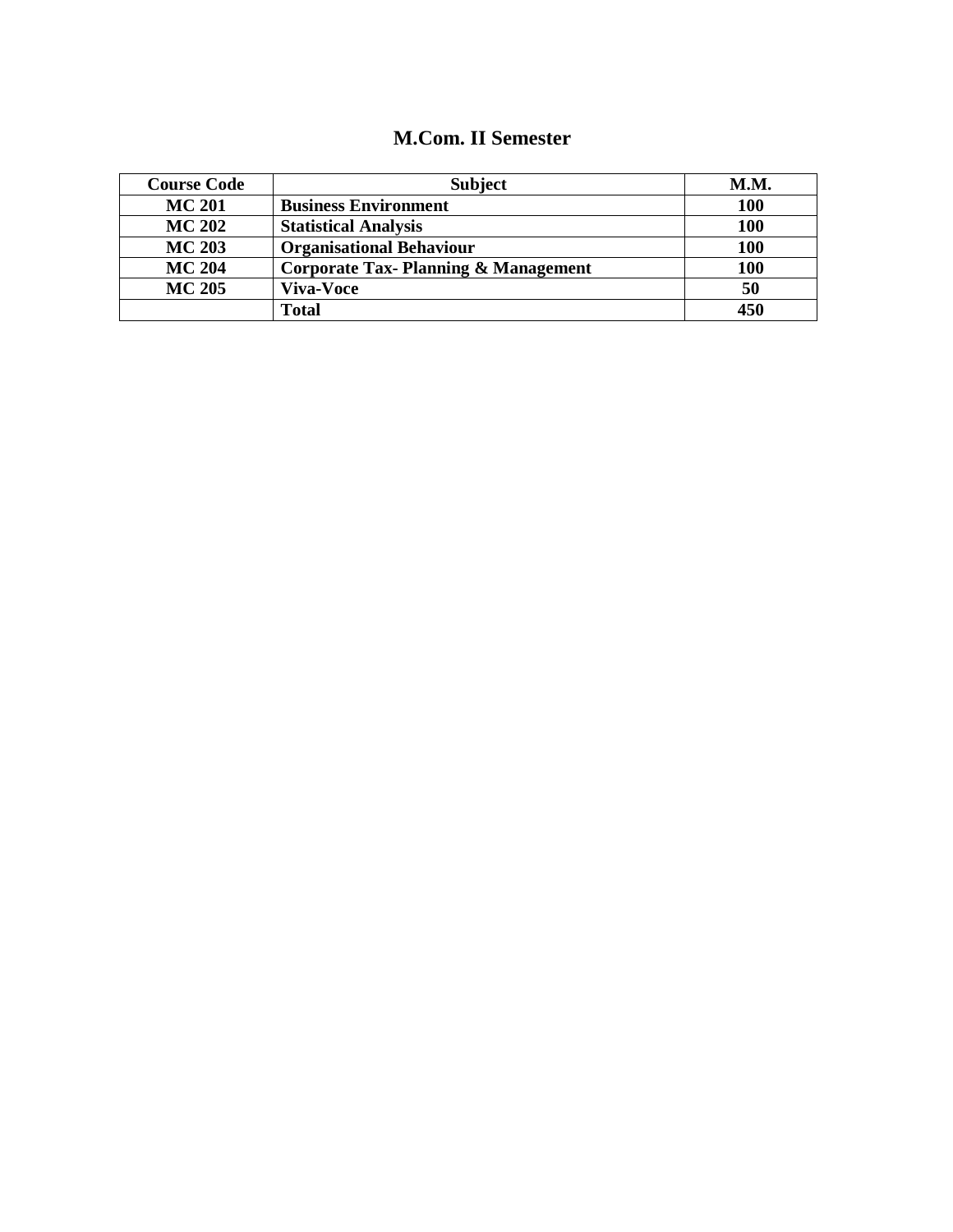#### **MC : 201 BUSINESS ENVIRONMENT**

**Objective:** This course develops ability to understand and scan business environment analysis opportunities and take decisions under uncertainty.

#### **Unit-I**

Theoretical Framework of Business Environment: Concept, Significance and Nature of Business Environment, Element of environment- Internal and External; Changing dimensions of Business Environment, Techniques of environment scanning and monitoring.

#### **Unit-II**

Economic Environment of Business: Economic Systems and Business Environment; Economic Planning in India; Economic Policies, Public sector and Economic development; Economic Reforms, Liberalization and Structural Adjustment Programmes. Emerging issues in Business Environment; Media Management, Bureaucracy And Business, Environmental Management.

#### **Unit-III**

Political and Legal Environment of Business: Critical Elements of Political Environment; Government and Business; Changing dimensions of Legal environment in India; Competition Act. 2002, FEMA 1999, Consumer Protection Act.

Socio- Cultural Environment: Critical elements of Socio-Cultural Environment; Social Institutions and Systems; Social Values and Attitude; Social groups, Middle class, Dualism in Indian Society and Problems of Uneven Income Distribution; Social Responsibility of business.

#### **Unit-IV**

International and Technological Environment: Foreign Investment and Collaborations, International Economic Institutions; WTO, World Bank, IMF and their importance to India; Foreign Trade Management; Technological Environment in India.

- 
- 2. Agrawal, Raj & Diwan, Parag : Business Environment.
- 3. Cherunilam Francis : Business Environment.
- 
- 
- 1. Aswathappa, K. Susiness Environment.
	-
	-
- 4. Ghosh, B. : Economic Environment of Business.
- 5. Shukla M.B. : Business Environment.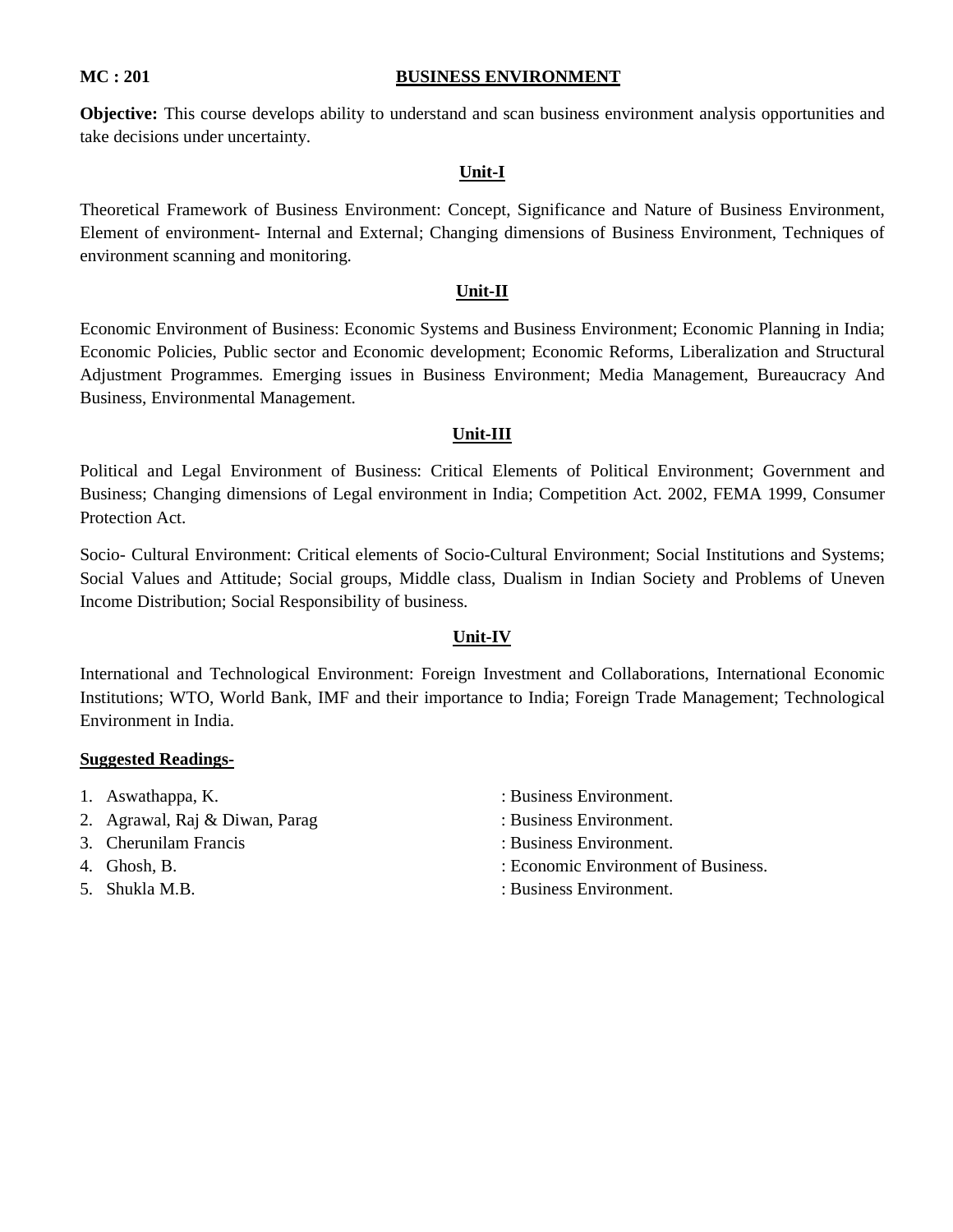### **Code:MC 202 STATISTICAL ANALYSIS**

**Objectives:** The objective of this course is to give advance knowledge of the subject to make the students learn the application of Statistical Tools and Techniques for decision making.

### **Unit-I**

**Association of Attributes:** Determination of unknown class frequencies, Consistency of Data Methods of Determining Association Coefficient of Contingency, Chi-Square Test and Goodness of Fit, **Probability Theory**-Importance, different approaches to definition. Permutation and Combination, Theories of Probability- Additions and Multiplications, Conditional Probability,

#### **Unit-II**

**Probability Distribution**: Binomial, Poision and Normal distribution, Their characteristics and application. Theory of Sampling, Law of Sampling, Sampling and Non Sampling Errors, Sampling Distribution and their characteristics

#### **Unit-III**

**Large Sampling Test**:Test of Significance, Procedure of Testing of Hypothesis (a) Test of Significance in Attributes, - Assumptions, Mean, Proportion and S.D. in sampling of attributes, Standard error, significance of difference.

(b) Test of Significance in Variables:- Significance of difference between two sample means, Null Hypothesis, Difference between Standard Deviations of Samples,

#### **Unit-IV**

**Small Sampling Test**: Assumption, Need, Z-test, t- test, and F- test.

Non- Parametric Test (Assumptions free testing) Meaning, assumptions, Chi- squre test, Analysis of variance (ANOVA)

**Statistical Quality Control** – Causes of variation in Quality characteristics, Quality Control Charts –

- 1. Beri Statistics for Management (Tata McGraw Hill).
- 2. Chandran JS Statistics for Business and Economics (Vikash), 1998
- 3. Render and Stair Jr Quantitative Analysis for Management (Prentice Hall,  $7<sup>th</sup>$  edition)
- 4. Sharma JK Business Statistics (Pearson Education)
- 5. Gupta C B An Introduction to Statistical Methods (Vikash), 1995,  $9<sup>th</sup>$  ed.
- 6. Earshot L Essential Quantitative Methods for Business Management and Finance (Palgrave, 2001)
- 7. Levin Rubin Statistics for Management (Pearson) 2000, New Delhi.
- 8. Jaiswal K.S.- Advanced Statistics(Vaibhav Laxmi Prakashan) Varanasi.
- 9. Gupta CB-Sultanchand Delhi
- 10. Gupta SC& Indra Gupta- Himalaya Pub. House Delhi
- 11.Gupta SP- S. Chand & Company Delhi
- 12. Nagar Kailash Nath- Minakashi Publication
- 13. Shukla & Sahai- Sahitya Bhawan- Agra
- 14. Singh SB- S Chand & Comp Delhi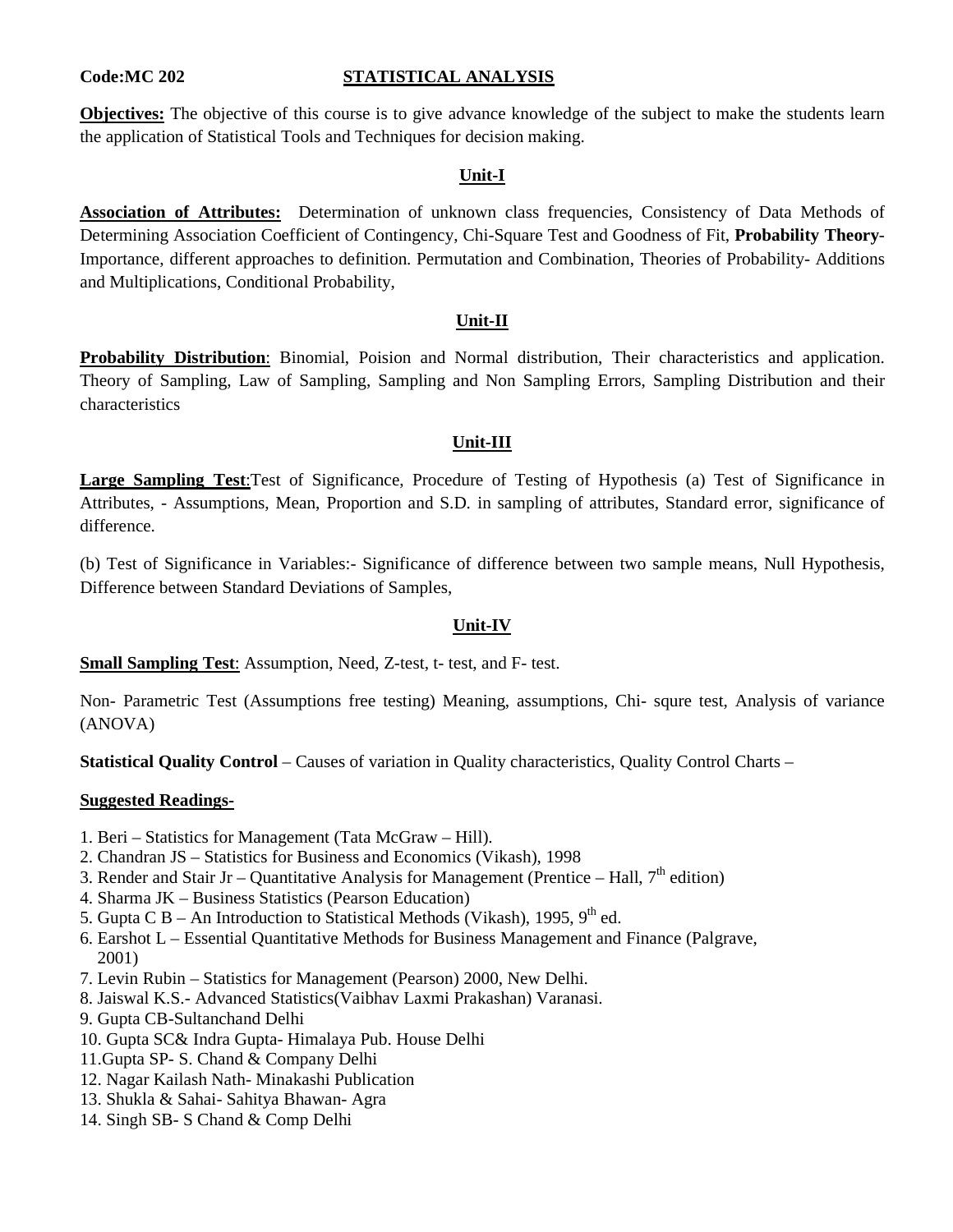#### **MC-203 ORGANISATIONAL BEHAVIOUR**

#### **Unit - I**

**ORGANISATIONAL BEHAVIOUR**- Concept, Nature, Significance, Relationship with other fields, Challenges and Opportunities for Organisational Behaviour, **APPROACHES OF ORGANISATIONAL BEHAVIOUR** - Human Behaviour Approach, Social System Approach, System and Contingency Approach.

#### **Unit - II**

**INDUSTRIAL DIMENSIONS OF ORGANISATIONAL BEHAVIOUR** - **PERCEPTION** - Concept, Nature, Process, **ATTITUDE** - Concept, Process, and Measurement, **PERSONALITY** - Concept, Determinants of Personality, LEARNING- Concept, Components, Factors affecting Learning, Learning Theories.

#### **Unit - III**

**GROUP DIMENSIONS OF ORGANISATIONAL BEHAVIOUR: GROUP**-Concept, Types of Group, Group Formation, and Group Decision Making, **MOTIVATION** – Concept, Theories of Motivation, **LEADERSHIP** - Concept, Nature, Determinations and Style, **THEORIES OF LEADERSHIP** - Trait, Behavioural and Situational Theories.

#### **Unit - IV**

Organisational Power and Politics, **ORGANISATIONAL CHANGE** – Concept, Nature, Resistance to Change, Management Resistance to Change, **CONFLICT** - Concept, Sources & Types, Resolution of Conflict, **ORGANISATIONAL CULTURE** - Concept, Elements, Implication & Process.

References:

| 1. Robbins, S.P. | $\sim 100$               | <b>Organisational Behaviour</b>                    |
|------------------|--------------------------|----------------------------------------------------|
| 2. Prasad, L.M.  | $\overline{\phantom{a}}$ | Organisational Theory and Behaviour                |
| 3. Luthans, F    | $\sim$ $-$               | Organisational Behaviour                           |
| 4. Davis, K      | $\sim$                   | Human Behaviour at Work organizational Development |
| 5. Dwivedi, R.S. | $\overline{\phantom{a}}$ | Human Relations and Organisational Behaviour       |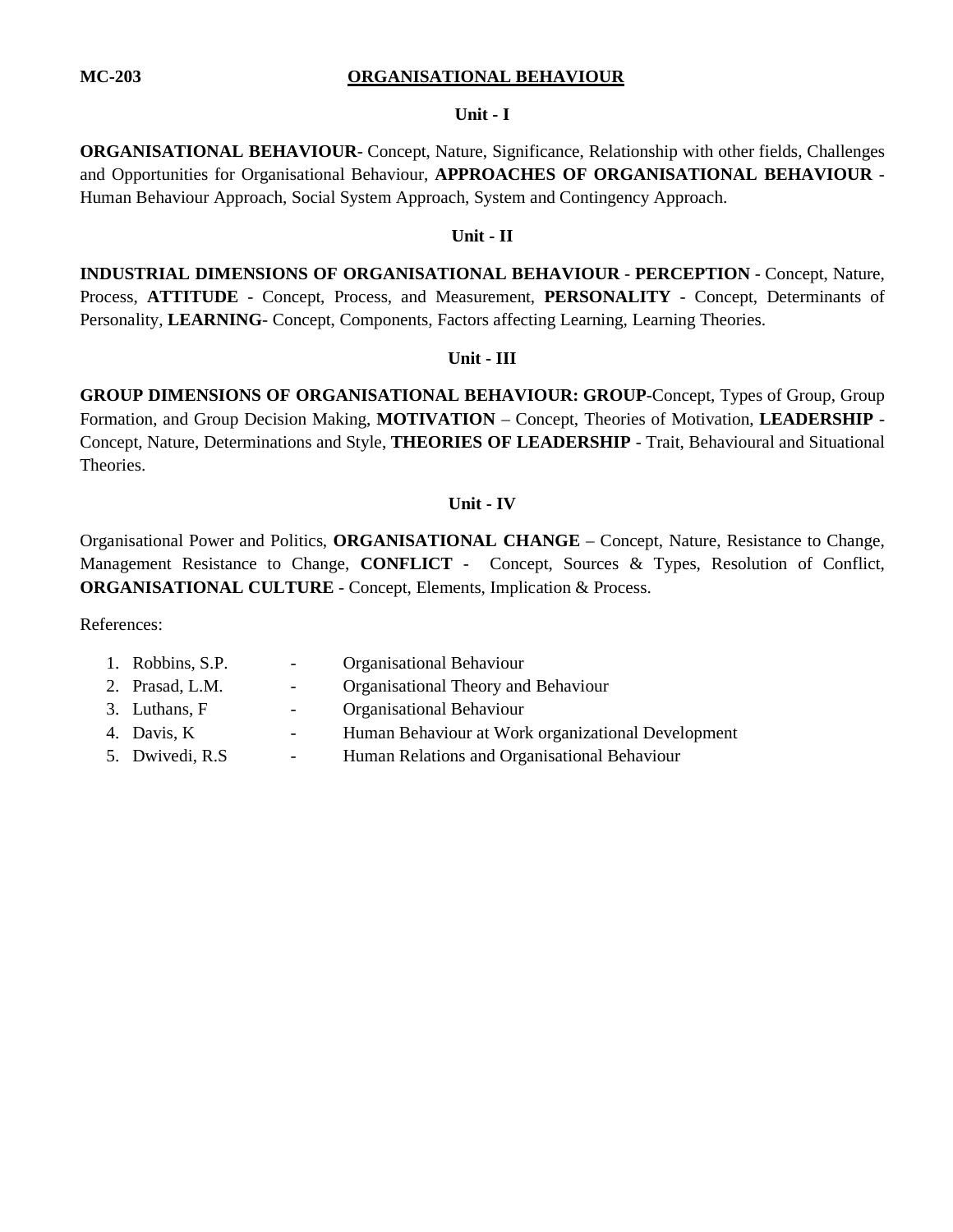# **Code: MC 204 CORPORATE TAX- PLANNING & MANAGEMENT**

**Objective:**-To emphasize the role of tax factors in the use of management accounting techniques along with tax laws and their impact on management decisions.

# **Unit I**

Basic concept of Tax Planning and Tax Management, Tax Avoidance and Tax evasion, Corporate Taxation-Computation of Tax Liability, Tax Planning for new Business, Tax Planning with reference to Location, Nature and form of organisation of New Business.

# **Unit II**

Tax Planning for Financial Management decisions, Tax Planning relating to Capital Structure decision, divided Policy, Intercorporate dividend and bonus shares.

# **Unit III**

Tax Planning for Managerial decision : Tax Planning in respect of own or lease, Sale of Assets used for Scientific research, make or Buy decisions, Repair, Replace, Renewal or Renovation, Shut-down or Continue decisioins.

# **Unit IV**

Special Tax Provisions : Tax Provisions relating to free Trade Zones, Infrastructure Sector and backward areas, Tax Planning with reference to amalgamation of companies.

| : Tax Planning Under Direct Tax       |
|---------------------------------------|
| : Systematic Approaches to Income Tax |
| : Income Tax                          |
| : Law of Income Tax                   |
| : Income Tax                          |
| : Corporate Tax Planning              |
| : Law & Practice of Tax in India      |
| :Corporate Taxation                   |
| :Handbook of Corporate Tax            |
| : Direct Taxes                        |
| : Tax Planning and Management         |
|                                       |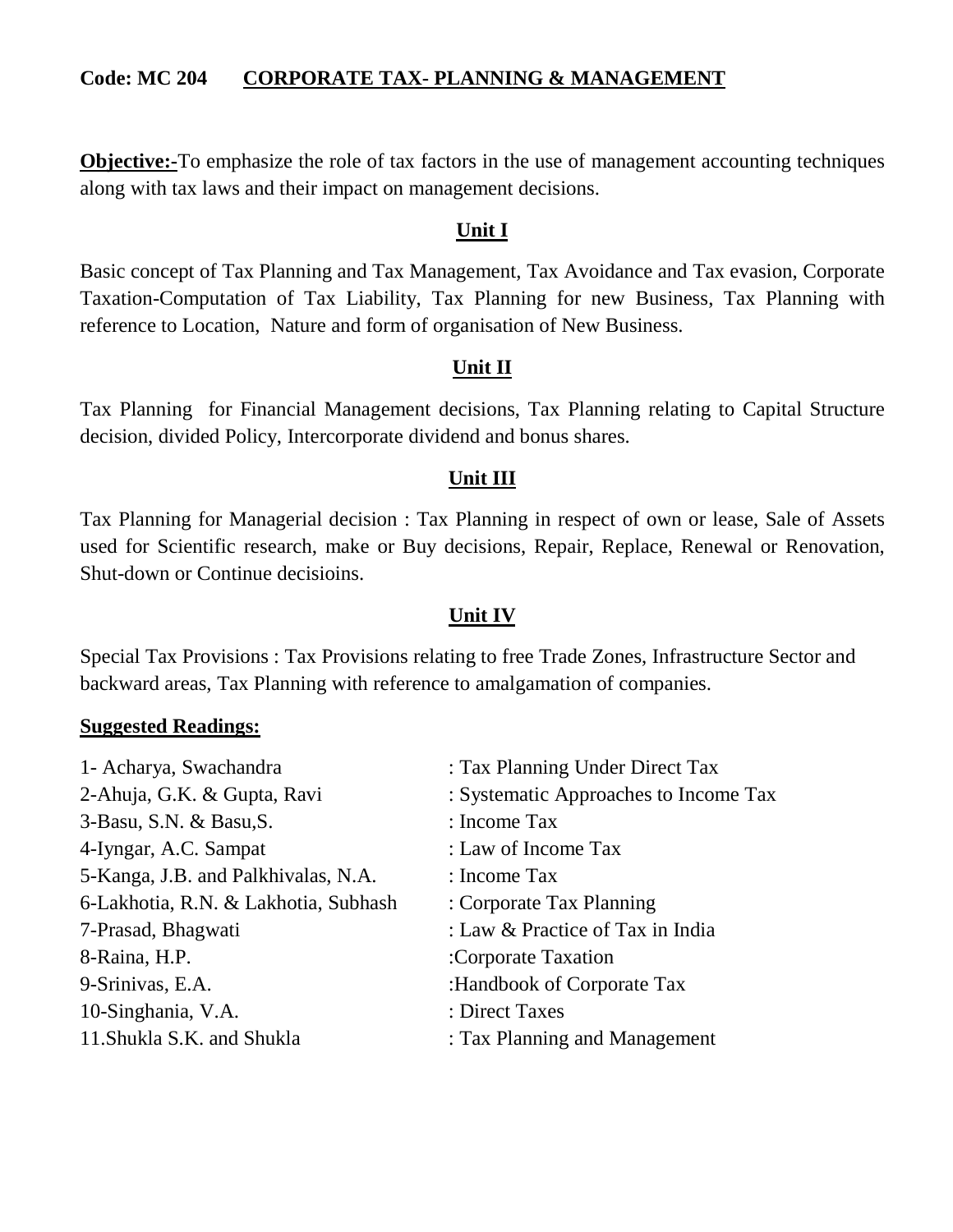| <b>M.Com. III Semester</b> |                                                |             |
|----------------------------|------------------------------------------------|-------------|
| <b>Course Code</b>         | <b>Subject- Compulsory</b>                     | <b>M.M.</b> |
| <b>MC 301</b>              | <b>Research Methodology</b>                    | <b>100</b>  |
| <b>MC 302</b>              | <b>Accounting for Planning &amp; Control</b>   | <b>100</b>  |
|                            | <b>Subject-Optional</b> (Select Any Two)       |             |
| <b>MC 303</b>              | <b>Services Marketing</b>                      | <b>100</b>  |
| <b>MC 304</b>              | <b>Labour Legislation in India</b>             | 100         |
| <b>MC 305</b>              | <b>Management of Financial Services</b>        | <b>100</b>  |
| <b>MC 306</b>              | <b>Entrepreneurial Development &amp; Small</b> | <b>100</b>  |
|                            | <b>Business in India</b>                       |             |
| <b>MC 307</b>              | <b>Viva-Voce</b>                               | 50          |
|                            | <b>Total</b>                                   | 450         |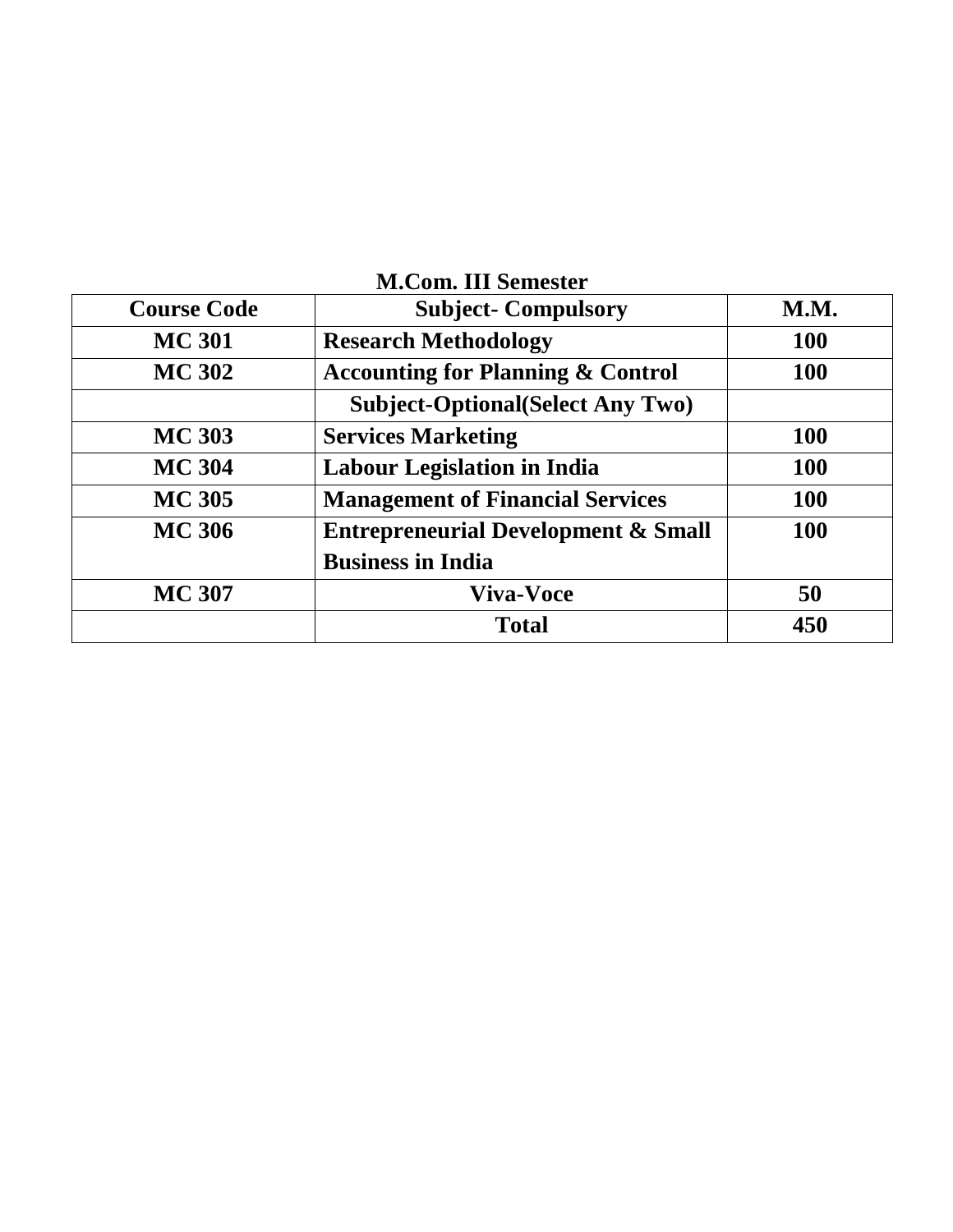#### **MC-301** RESEARCH METHODOLOGY

#### **Unit - I**

**INTROUDCTION:** Concept of Research and its application in various functions of Management, Types of Research, Types of Business problems encountered by the researcher, Problems and precautions to the researchers.

**PROCESS OF RESEARCH:** Steps Involved in Research Process, **RESEARCH DESIGN:** Various Methods of Research Design

#### **Unit - II**

**COLLECTION OF DATA:** Concept of Sample, Sample Size and Sampling Procedure, Various Types of Sampling Techniques, Types of Data: Secondary and Primary, Various Methods of Collection and Data, Preparation of Questionnaire and Schedule, Precautions in Preparation of Questionnaire and Collection of Data.

#### **Unit - III**

**ANALYSIS OF DATA**: Coding, Editing and Tabulation of Data, Various Kinds of Charts and Diagrams used in Data Analysis, Bar and Pie Diagrams and their significance, Use of SPSS in Data Analysis, Application and Analysis of Variance (ANOVA).

#### **Unit - IV**

**REPORT PREPARATION**: Types and Layout of Research Report, Precautions in Preparing the Research Report, Bibliography and Annexure in the Report: Their Significance, Drawing Conclusion, Suggestion and Recommendation to the concerned persons.

- 1. Kothari, C.R Research Methodology Methods & Techniques.
- 2. Gupta, S.P. Statistical Methods
- 3. Bennet, Roger Management Research
- 4. Panneer Salvam Research Methodology
- 5. Saunders Research Methods for Business students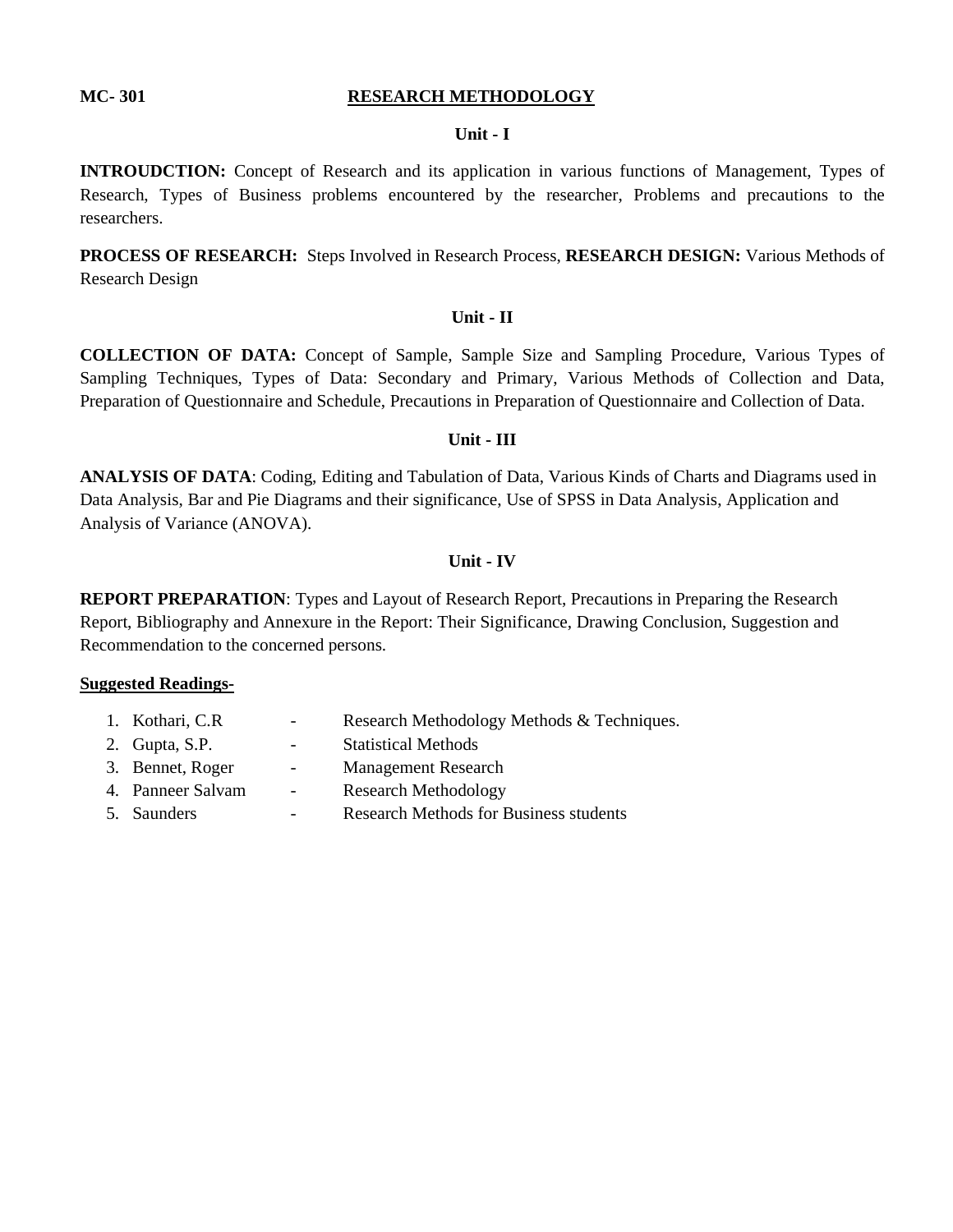#### **Code: MC 302 ACCOUNTING FOR PLANNING AND CONTROL**

**Objective:-**The objective of this course is to Familiarize students with the accounting concepts and methods used by managers for Planning and controlling business operations.

#### **Unit I**

**Budgeting Control**: Meaning of Budget and Budgeting control, purposes of Budgeting, Importance, Essentials of an effective budget, classification of budgets Flexible budget and ZBB Capital Budgeting: meaning and Appraisal-Pay back period, method, Rate of return method and net present value method.

#### **Unit II**

**Standard Casting and Variance analysis**:- meaning and objectives of Standard Costing Setting of Standard, Variance Analysis:- Material, Labour and Overhead variances

#### **Unit III**

**Marginal Casting:-** meaning, Determination of Profit under marginal Costing, Importance and Applications:- Dropping a line or product or Department, Pricing of Product, make or by Decision, Selection of most profitable channel, Break even analysis:- Meaning, P/V ratios, BEP Chart and Practical Applications of Break even Analysis

#### **Unit IV**

**Responsibility Accounting:-**Meaning and Advantages, Responsibility Centers –Cost, Profit and Investment Centers. Transfer Pricing- Meaning, Methods and Selection of Transfer Pricing Method. Inventory Control-Meaning, Importance and Techniques(EOQ, ROP, ABC, VED) and Determination of Inventory levels.

| 1. Anthony, Robert                       | :Management Accounting                   |
|------------------------------------------|------------------------------------------|
| 2. Bilrman, Haral Jr. Dyckman, Thoas, R. | :Management Cost Accounting              |
| 3. Khan, M.Y.                            | :Management Accounting                   |
| 4. Khan & Jain                           | :Management Accounting                   |
| 5. Kulshreshtha                          | :Management Accounting Concepts j& Cases |
| 6. Lall, B.M. & Jain, I.C.               | :Management Accounting Principles and    |
|                                          | Practice                                 |
| 7. Maheshwari, S,N.                      | :Management Accounting                   |
| 8. Pandey, I.M.                          | :Management Accounting                   |
| 9. Sharma, R.K.                          | :Management Accounting                   |
| 10. Shukla, M.B.                         | :Prabandhakiya Lekhankan(Hindi)          |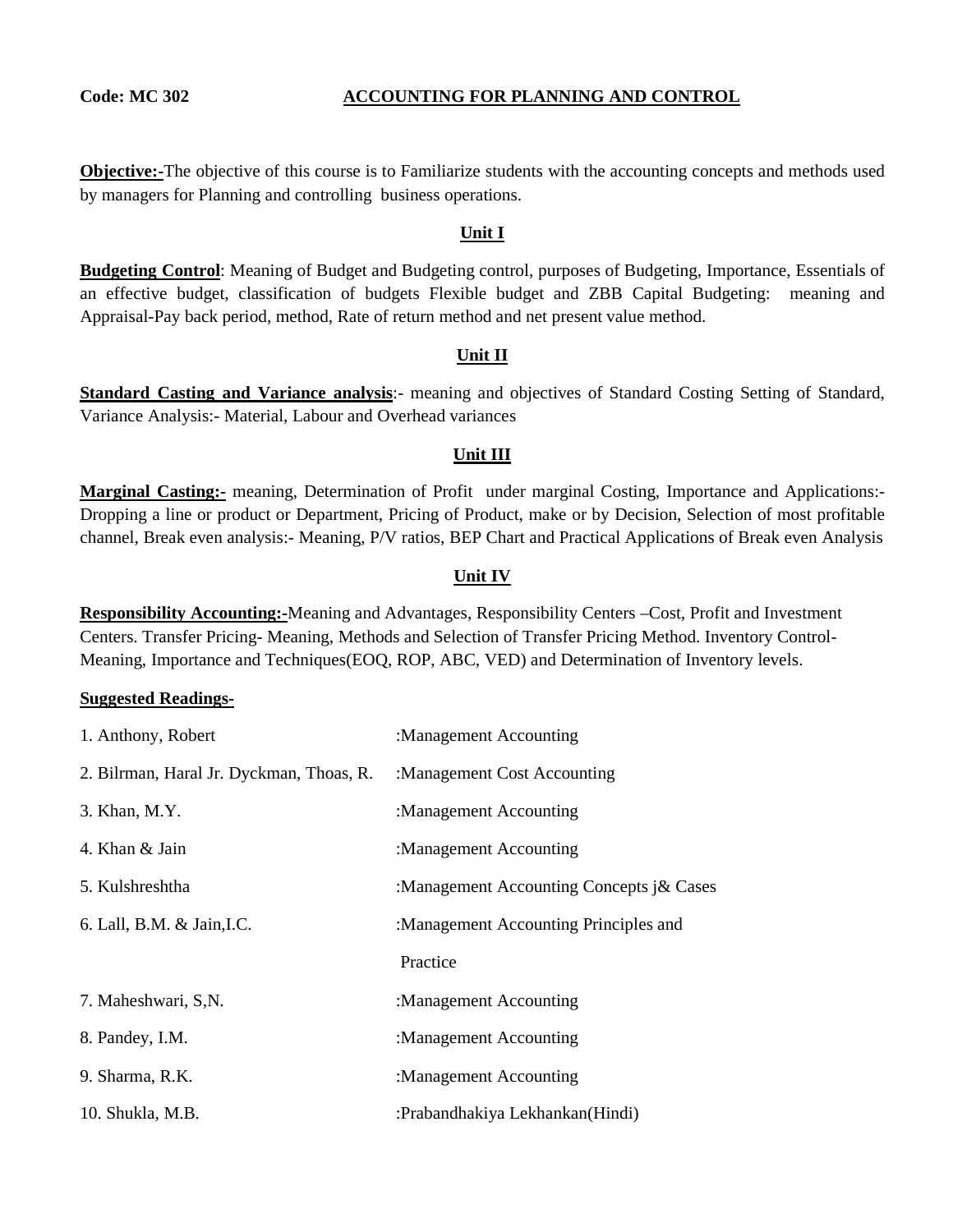#### **Code: MC 303 SERVICES MARKETING**

#### **Unit-I**

Concept, Nature, Emergence, Growth and Importance of Services, Marketing Challenges in Service Business, Service Classification, Marketing Framework for Service Business, Understanding Service Market, Services and Consumer Behaviour

#### **Unit-II**

Approaches to segmenting Service Market, Marketing Mix in Service Marketing, Branding of Services, Retail marketing

#### **Unit III**

Marketing Research and Marketing Information System in Services, Strategies for Services Marketing, Service Vision

#### **Unit IV**

E-Marketing and Services Marketing in various business areas, Development of Services Market in Indian Business

| 1-Zeithaml, V.A. & Bitner, M.J.   | : Services Marketing                 |
|-----------------------------------|--------------------------------------|
| 2-Lovelock, Christopher           | : Services Marketing                 |
| 3-Jha. S.M.                       | : Services Marketing                 |
| 4-Verma, H.V.                     | : Services Marketing, Text and Cases |
| 5-Balaji.B.                       | : Services Marketing and Management  |
| 6-Chowdhary Nimit & Chowdhary, M. | : Marketing of Services              |
| 7-Ravi Shankar                    | : Services Marketing                 |
| 8-Apte, Govind                    | : Services Marketing                 |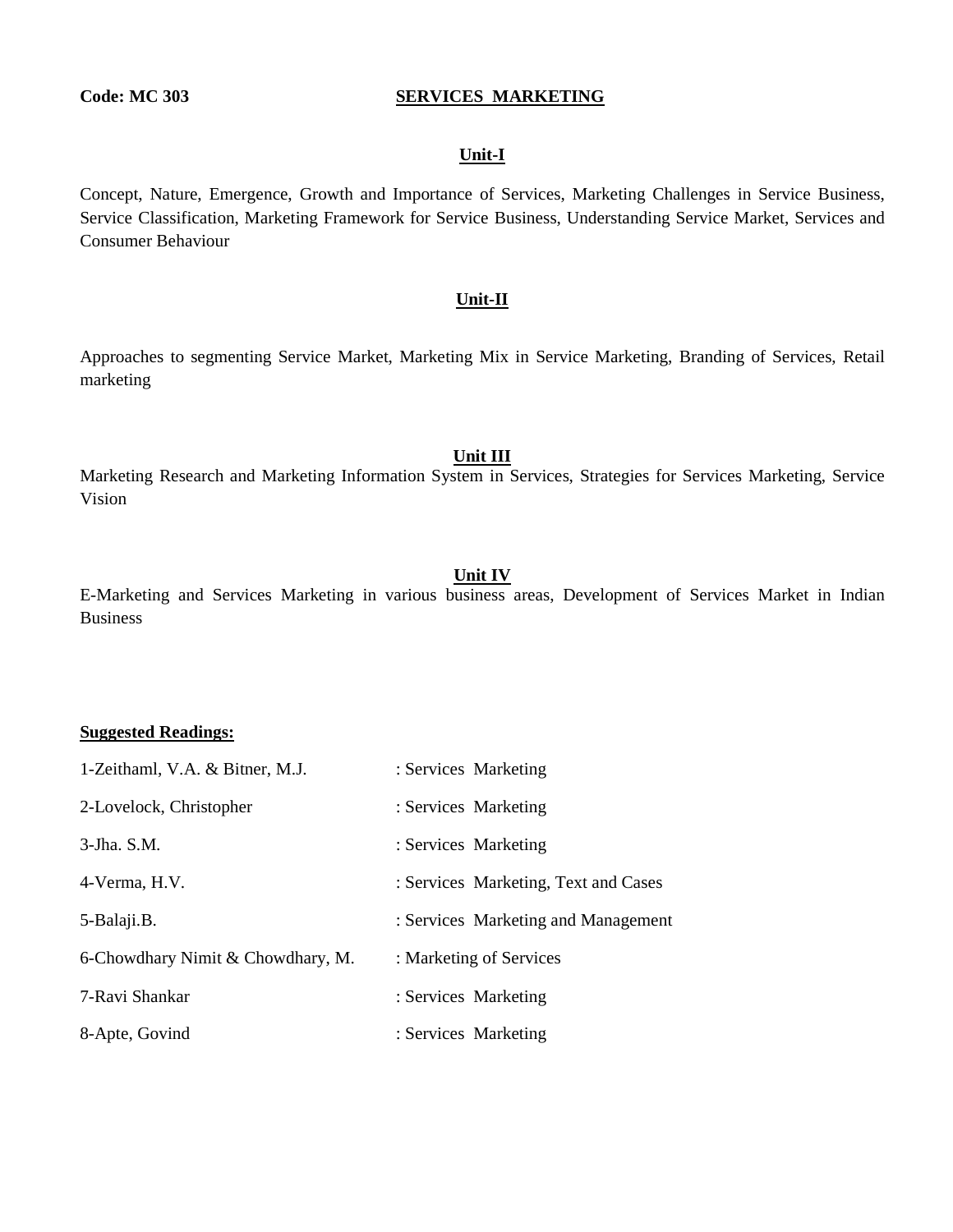#### **Code: MC 304 LABOUR LAGISLATION IN INDIA**

#### **Unit I**

Objectives of Labour laws, Industrial Disputes Act, 1947- objectives Scope, Lay off, Strike, Lockout, Retrenchment

#### **Unit II**

Workmen Compensation Act-1923 Employer, Partial disablement, Total disablement, wages, workman rules regarding workmens compensation, Factories Act-1948 Definition, Health of workers in factories, Safety of workers in factories

#### **Unit III**

Payment of Wages Act, 1936: Object of the Act. Definitions. Rules for payment of wages. Deductions from wages. Enforcement of the Act. Minimum Wages Act, 1948: Definition Minimum, fair and Living Wages. Fixation and revision of minimum wages. Payment of minimum wages. Enforcement of the Act

#### **Unit IV**

Trade Union Act, 1926: Features. Definition. Registration of Trade Unions. Rights and Liabilities of Registered trade unions. Funds of trade union.

Employee's Provident Fund and Miscellaneous Provisions Act, 1952: Introduction. Definition, Schemes under the Act

| 1. Ghaiye, B.R.     | : Laws and Procedure of Developmental Enquiry in Private and Public<br>Sector |
|---------------------|-------------------------------------------------------------------------------|
| 2. Malhotra, O.P.   | : The Law of Industrial Disputes                                              |
| 3. Malik, P.C.      | : Handbook of Industrial Law                                                  |
| 4. Saini, Debis     | : Labour Judiciary, Adjudication and Industrial Justice                       |
| 5. Seth, D.D.       | : Industrial Dispute Act, 1947                                                |
| 6. Srivastava, S.C. | : Industrial Relation and Labour Law                                          |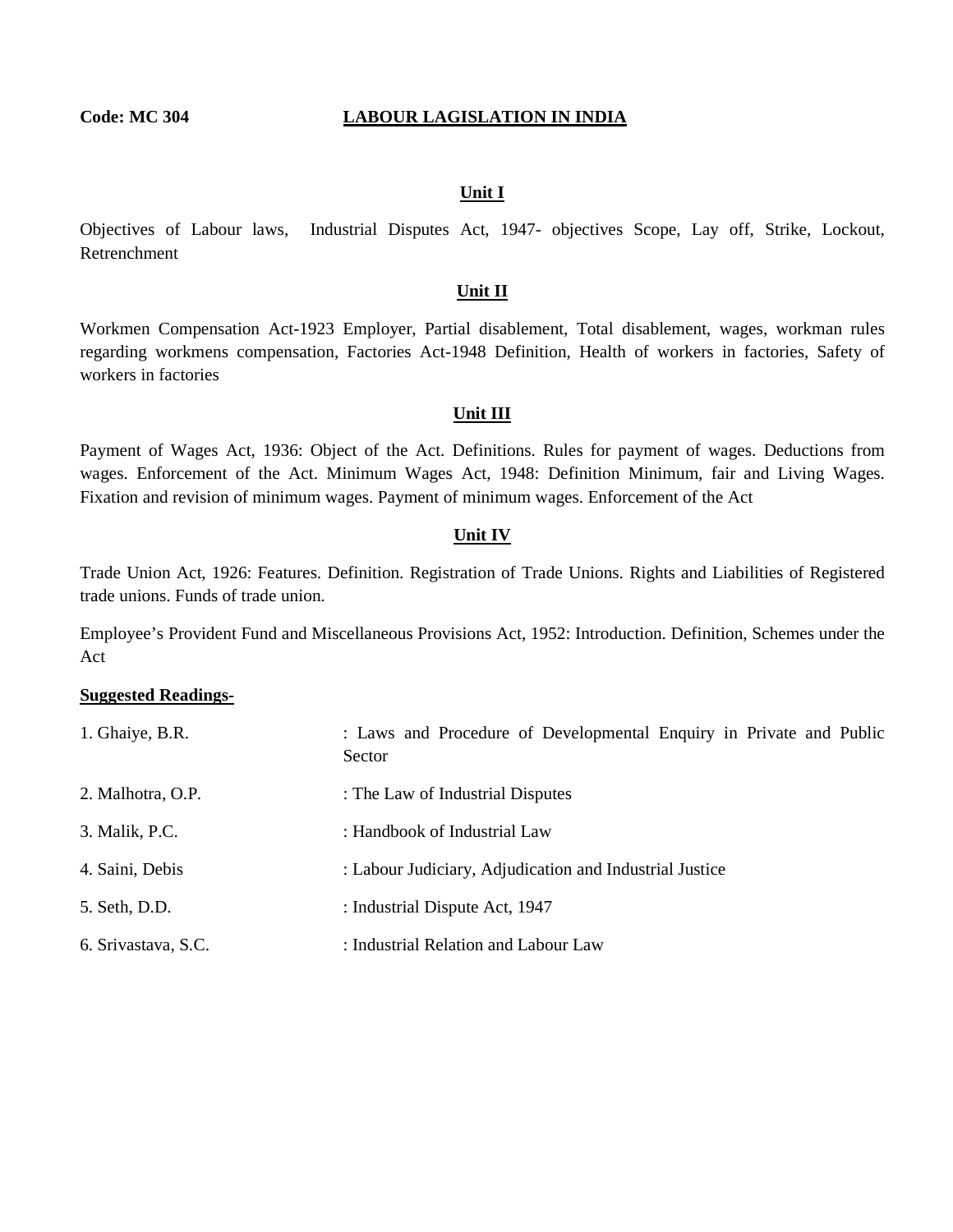#### **Code: MC 305 MANAGEMENT OF FINANCIAL SERVICES**

**Objective:** To familiarize the prospective managers with the various financial services and institutions and their role in the overall financial system.

#### **Unit I**

**Financial Services:-** Concept, Nature, Types and Scope of Financial Services, Fund based and Non-fund based Financial Services

#### **Unit II**

**Origin of Merchant Banking in India:-** Nature, Characteristics, Functions and Importance, Services rendered by Merchant Bankers, Underwriting, Concept, Nature, Features, Importance, Functions and Evolution of Underwriting business, SEBI Guidelines with regard to Underwriting,

#### **Unit III**

Nature, Objective and Features of Credit Rating, Credit rating Agencies in India, Depositories.

#### **Unit IV**

Other Financial Services:- Lease Financing, Hire Purchase, Venture Capital, Mutual Funds Housing Finance, E-Banking

| 1-Avadhani, V.A.      | : Investment and securities Markets in India |
|-----------------------|----------------------------------------------|
| 2-Bhola L. M.         | : Financial Market and Institution           |
| 3- Bhalla, V.K.       | : Financial Market and Services              |
| 4-James, C. Van Horne | : Functions and Analysis of Capital Market   |
| 5-James, C. Van Horne | : Financial Market Rates and Flow            |
| 6-Khan M.Y.           | : Indian Financial System                    |
| 7-Macchiraju, H.R.    | : Merchant Banking                           |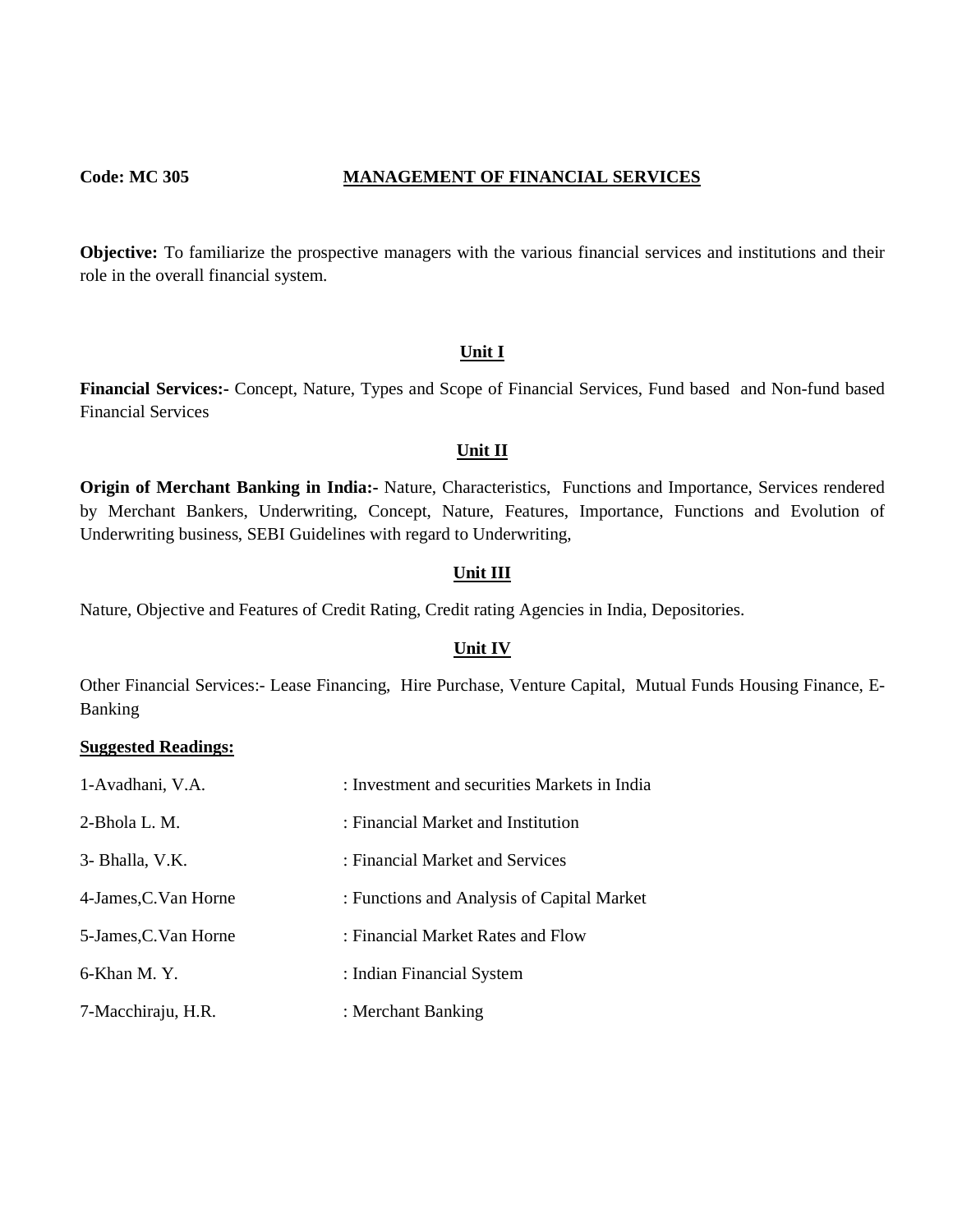#### **MC : 306 ENTREPRENEURIAL DEVELOPMENT & SMALL BUSINESS IN INDIA**

**Objective:** It provides exposure to the students to the entrepreneurial culture and industrial growth so as to preparing them to set up and manage their own small units.

#### **Units-I**

Entrepreneurship: Nature, Scope and Importance, Emergence of Entrepreneurial class In India. Theories of Entrepreneurship, Entrepreneurship and Environment, Creativity And Innovation.

#### **Units-II**

Entrepreneurship Development Programme (EDP) – Nature Scope And importance, Institutions Established by the Government For EDP Government Assistance and incentives. Women Entrepreneurship: Social Entrepreneurship, Intrapreneurship.

#### **Units-III**

Promotion of a venture; Project Management. Financial Management; Raising of funds, Private Equity And venture capital, Production, Human Resource Management And Marketing Management Practices is Small Scale Sector.

#### **Unit-IV**

Small Business: Nature, Scope and Importance of Small Business, Government Support System, Infrastructural facilities. Latest Government policy with regard to Small Scale Sector. SME Ratings, Strategies for Growth.

#### **Reference:**

- 1. Desai, Vasant : Entrepreneurship and Small Business Management
- 2. Duker, Peter : Innovation and Entrepreneurship
- 3. Gupta, C.B. : Entrepreneurship Development
- -
- 
- 
- 
- 4. Kenneth, P. Van : Entrepreneurship and Small Business Management
- 5. Shukla, M.B. : Entrepreneurship and Small Business Management
- 6. R.C. Agrawal : Udyamita Vikas. (Hindi)
- 7. S.S. Khanka : Entrepreneurship Development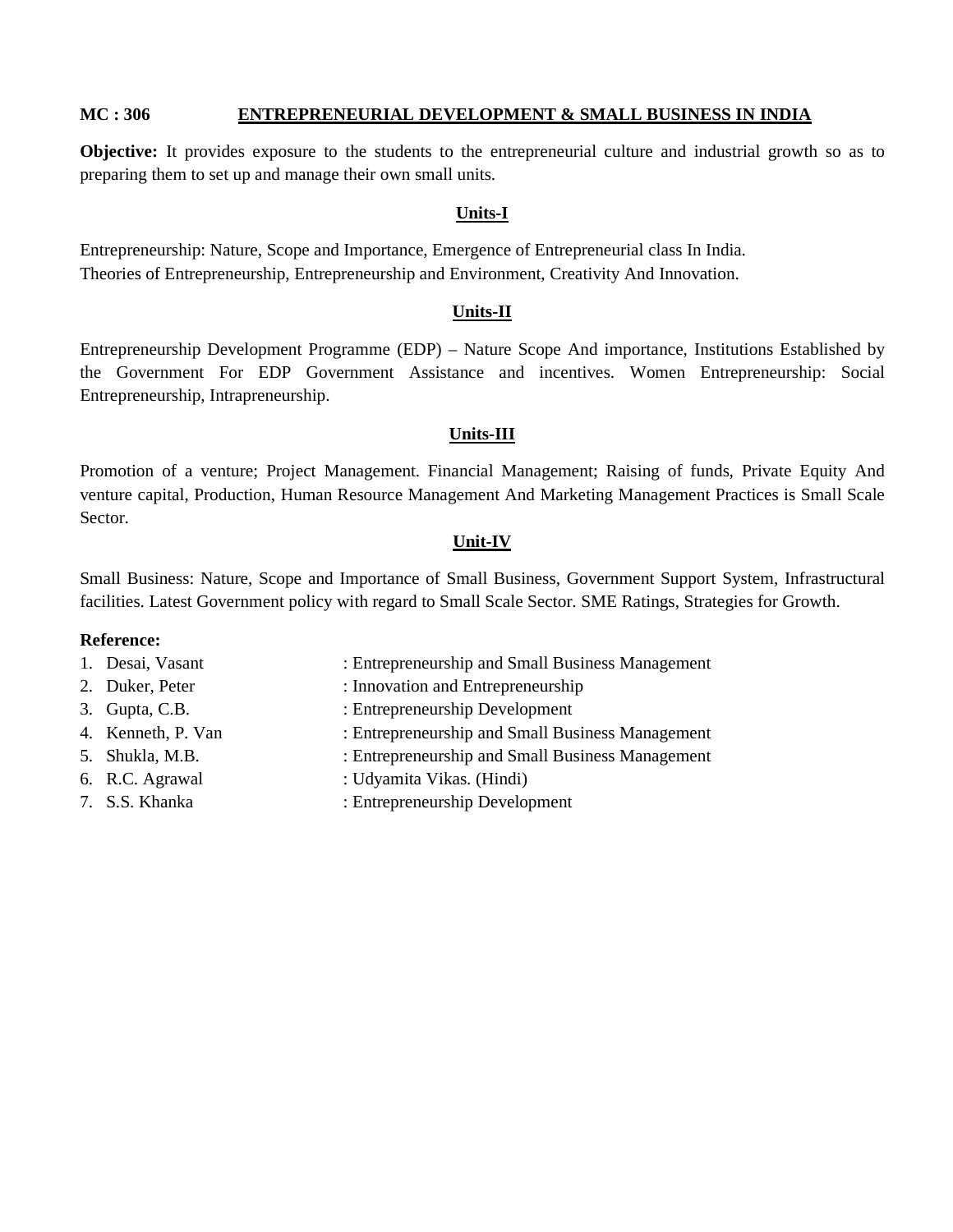| <b>M.Com. IV Semester</b> |  |
|---------------------------|--|
|---------------------------|--|

| <b>Course Code</b> | <b>Subject-Compulsory</b>                           | <b>M.M.</b> |
|--------------------|-----------------------------------------------------|-------------|
| <b>MC 401</b>      | <b>Security Analysis &amp; Portfolio Management</b> | <b>100</b>  |
| <b>MC 402</b>      | <b>Strategic Management</b>                         | <b>100</b>  |
|                    | <b>Subject-Optional</b> (Select Any Two)            |             |
| <b>MC 403</b>      | <b>International Marketing</b>                      | <b>100</b>  |
| <b>MC 404</b>      | <b>Industrial Relations in India</b>                | <b>100</b>  |
| <b>MC 405</b>      | <b>Corporate Legal Framework</b>                    | <b>100</b>  |
| <b>MC 406</b>      | <b>Management Information System</b>                | <b>100</b>  |
| <b>MC 407</b>      | <b>Viva-Voce</b>                                    | 50          |
|                    | <b>Total</b>                                        | 450         |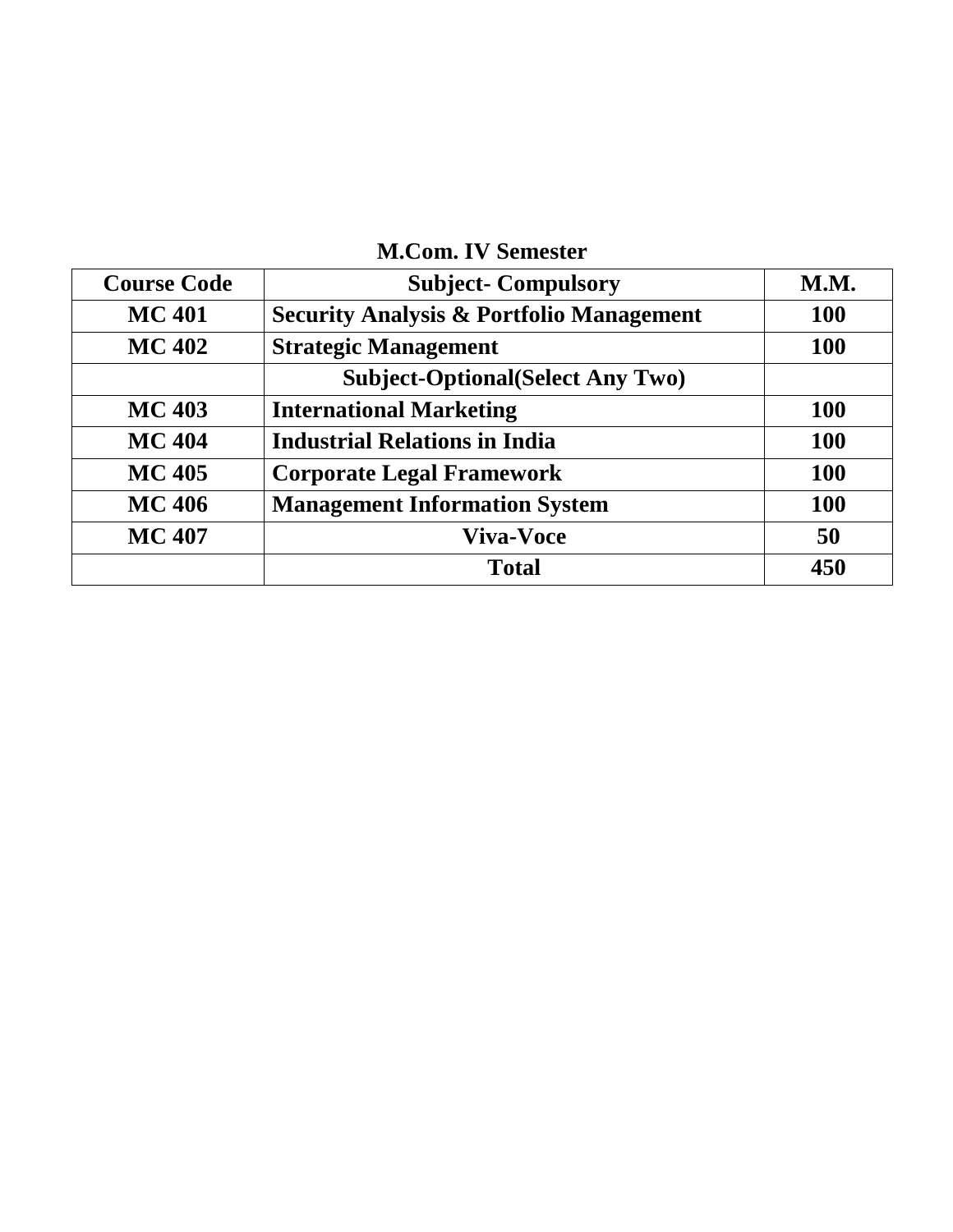#### **Code:MC 401 SECURITY ANALYSIS AND PORTFOLIO MANAGEMENT**

**Objective:** To impart knowledge to students regarding the theory and practice of Security Analysis and Portfolio Management.

#### **Unit I**

**Security Analysis**: Concept, Nature and Scope, Investment Vs. Speculation, Effective Investment Programme, Sources of Investment Information. Primary Market, Secondary Market, Operations of Indian Capital Market.

#### **Unit II**

**Valuation of Securities**: Bond, Debenture, Preference Shares, Equity Shares.

#### **Unit III**

Economic Analysis, Industry Analysis, Company Analysis, Technical Analysis, Efficient Market Hypothesis and its Testing.

#### **Unit IV**

Portfolio Management, Portfolio Selection and its Models. Markovitz Portfolio Theory. Efficient Frontier, Capital Market Theory: CAPM Single Index Model; Portfolio Total Risk (Risk and Return Analysis). Portfolio Market Risk and Unique Risk, Capital Market line and Security Market Lines, Portfolio Performance Evaluation: Measurement of Risk & Return, Evaluation Criteria and Procedures.

| 1. Avadhani, V.A.                                              | : Investment Management                          |
|----------------------------------------------------------------|--------------------------------------------------|
| 2. Alexander, Gordon J. & Sharpe, : Fundamentals of Investment |                                                  |
| William, F.                                                    |                                                  |
| 3. Bhalla, V.K.                                                | : Investment Management                          |
| 4. Chandra, Prasanna                                           | : The Investment Game                            |
| 5. Fisher & Jordon                                             | : Security Analysis and Portfolio Management     |
| 6. Francis, Jack Clark                                         | : Investment Analysis and Management             |
| 7. Frederick, Anling                                           | : Investments                                    |
| 8. Markowitz, Harry, M.                                        | : Mean Variance Analysis in portfolio Choice and |
|                                                                | Capital Market                                   |
| 9. Sharpe, William                                             | : Capital Market in India                        |
| 10. Srivastava, R.M.                                           | : Investment Management                          |
| 11. Singh, Preeti                                              | : Investment Management                          |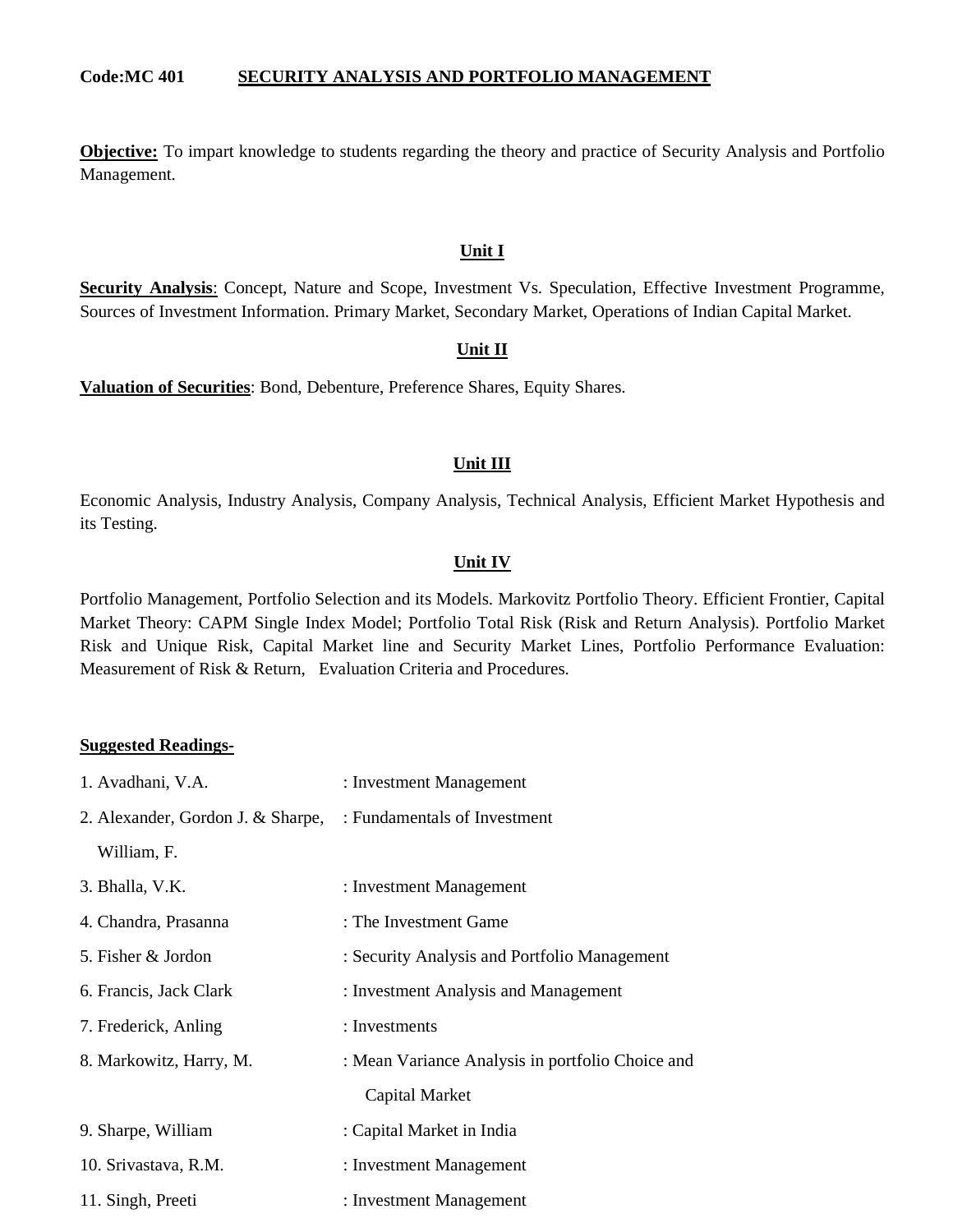#### **Code: MC 402 STRATEGIC MANAGEMENT**

### **Unit-I**

Concept, Definition and Nature of Strategy, Vision, Mission, Goal & Objective. Strategic Management: Definition and Process, Models of Strategic decision making, Strategic Intent, Strategic Business Unit.

#### **Unit-II**

Environmental Scanning-Concept of Environment and its Components, SWOT Analysis, Environmental Scanning and Appraisal, Strategic advantage analysis and diagnosis, Concept of Synergy, Core Competence.

#### **Unit-III**

Strategic Analysis & Choice- Stability, Growth, Turnaround, Retrenchment, Diversification, Vertical and Horizontal integration, Strategic alliance, Divestment, Business Portfolio analysis BCG & GEC matrix, Strategic choice.

#### **Unit-IV**

Strategic Implementation and Control-Inter-relation between formulation and implementation, Issues in strategy implementation, Structural and Non-Structural resource allocation. Overview of Strategic Evaluation, Strategic Control, Techniques of Strategic evaluation and Control.

| 1- Kazami               | :Strategic Management & Business Policy.        |
|-------------------------|-------------------------------------------------|
| 2- R. Srinivasana       | :Strategic Management.                          |
| 3- Lynch                | :Corporate Strategy.                            |
| 4- P. Subbarao          | :Business Policy and Strategic Management.      |
| 5- Haberberg & Rieple   | :Strategic Management                           |
| 6- Hill & Jones         | :An Integrated approach to Strategic Management |
| 7- U.C. Mathur          | :Strategic Management.                          |
| 8- D.Acharya & A. Nanda | :Strategic Management $&$ Entrepreneurship      |
| 9- Amita Mital          | :Cases in Strategic Management                  |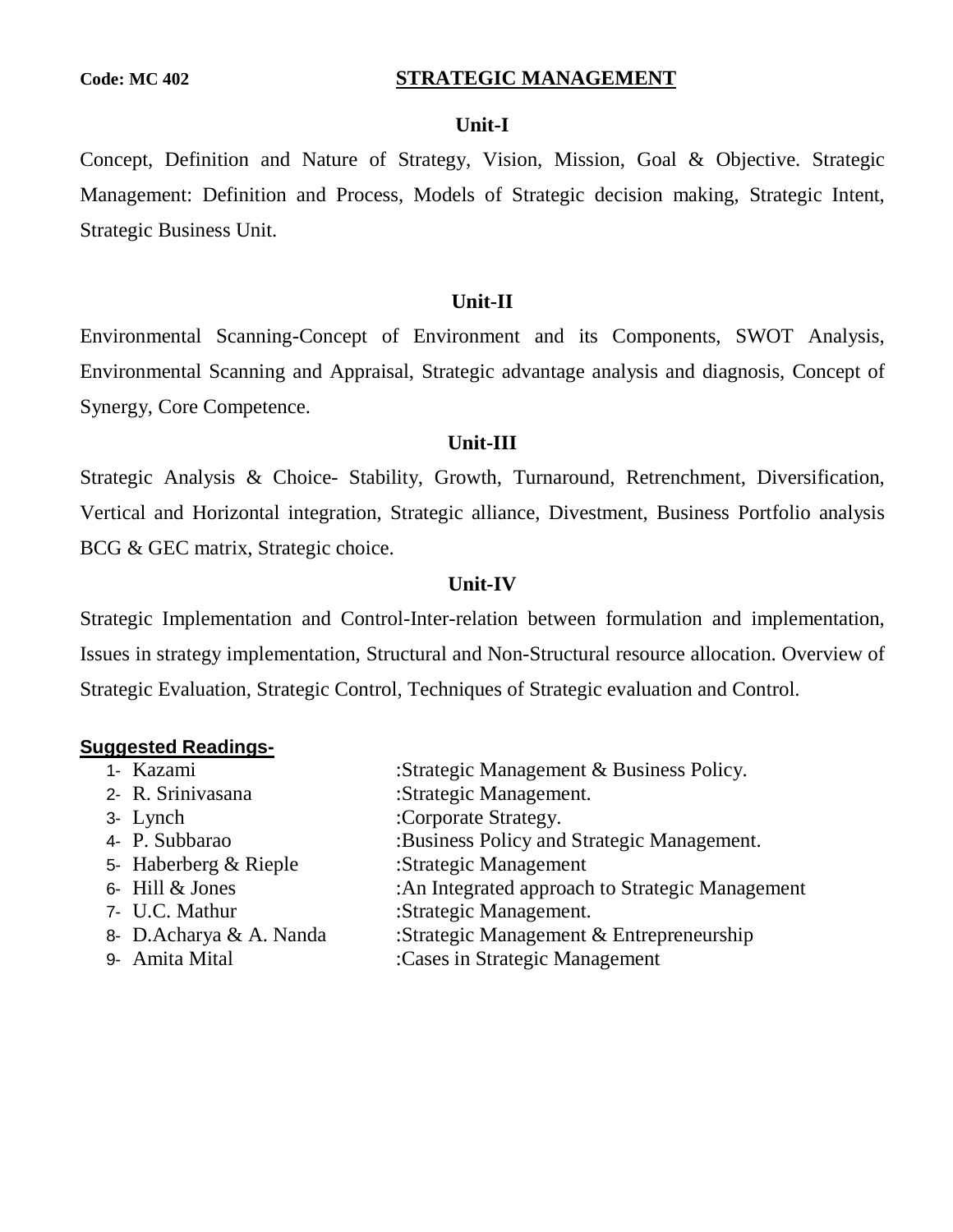#### **Code: MC 403 INTERNATIONAL MARKETING**

#### **Unit I**

Nature, Scope and Importance of International Marketing. Distinction between International Marketing and Domestic Marketing, International Market entry Strategies, International Marketing Environment and its impact on marketing decisions

#### **Unit II**

Institutional set up for Export Promotion, Governmental Agencies in International Marketing. Export Houses, Export Documentation and Procedures. International Marketing Operations.

#### **Unit III**

Planning for oversees Market – Product strategy, International Product Life Cycle, Management of International Brands and Packaging, Pricing Decisions, International Promotion, International Channel Management Decisions

#### **Unit IV**

Emerging Issues and Developments in International Marketing, International Marketing of Services, Information Technology and International Marketing, World Trade Organization( WTO)

| 1- Cateora P.R. & Graham J.L.                                | : International Marketing                        |
|--------------------------------------------------------------|--------------------------------------------------|
| 2-Jain, Subhash C.                                           | : International Marketing Management             |
| 3-Terpstra, V& Sarathy, R                                    | : International Marketing                        |
| 4-Onkvisit, S & Shaw, J.J.                                   | : International Marketing: Analysis and Strategy |
| 5-Czinkota, M.R. & Ronkainen, I.A. : International Marketing |                                                  |
| 6-Cherunilam, F                                              | : International Marketing                        |
| 7-Sahai, I.M.                                                | : International Marketing                        |
| 8-Mishra, Arvind K.                                          | : Fundamentals of International Marketing        |
| 9-Sahai, I.M.                                                | : Antarastriya Vipanan                           |
| 10-Jain, S.C.                                                | : Antarastriya Vipanan                           |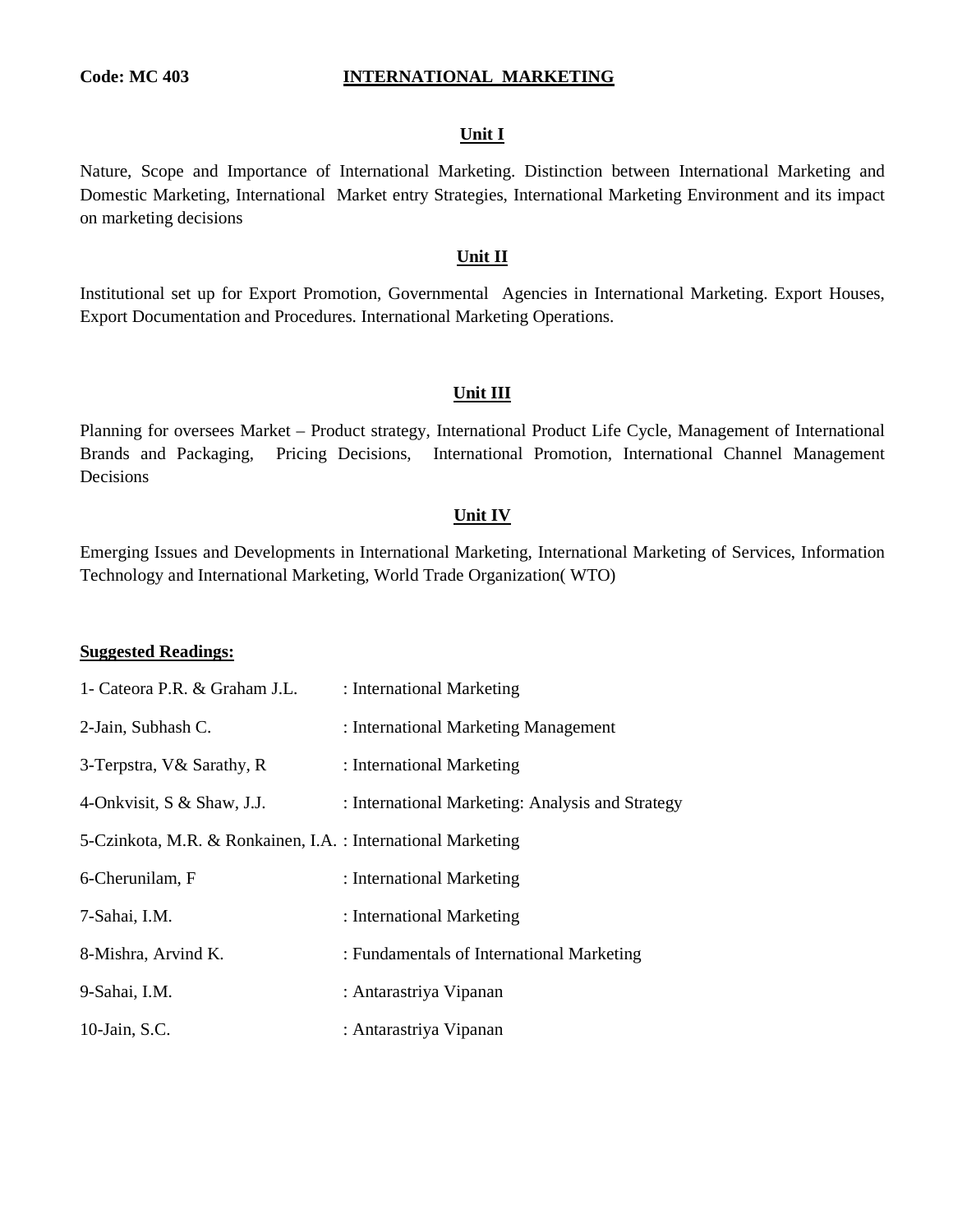#### **Code: MC 404 INDUSTRIAL RELATIONS IN INDIA**

#### **Unit I**

Industrial Relation-Concept, nature objectives, importance, Industrial disputes, Meaning, causes strike, lockout

#### **Unit II**

Collective Bargaining-Meaning, characteristics, Trade unionism- concept and nature of objective of trade union functions of trade unions, Problems of trade union, measures of strengthing of trade union

#### **Unit III**

Industrial Accident, Safety measures Absenteeism, Measures to check absenteeism, Laboue Turn over, causes of labour Turn over, measures to reduce labour Turn over

#### **Unit IV**

Workers Participation in management Meaning, objectives Different forms of WPM, Causes of the failure of participation scheme in India, Suggestions for the success of WPM, Grievance- Meaning and definition, causes of grievance, characteristics of good grievance handling procedures, Steps taken by the manager in handling a grievance, suggestions to make the grievance procedure successful

#### **Suggested Readings-**

| 1. Kochran, T.A. & Katz Henary   | : Collective Bargaining and Industrial Relations       |
|----------------------------------|--------------------------------------------------------|
| 2. Mamkoottam, K.                | : Trade Unionism: Myth and Reality                     |
| 3. Bhagoliwal, T.N.              | : Industrial Relations in India                        |
| 4. Mehrotra, S.N.                | : Labour Problems in India                             |
| 5. Niland, J.R.                  | : The Future of Industrial Relations                   |
| 6. Owen, W.V. $&$ Finstone, H.V. | : Industrial Relations                                 |
| 7. Papala, T.S. & Rodgers, G.    | : Labour Institutions and Economic Devlopment in India |
| 8. Ramaswamy, E. A.              | : The Reyon Spinners. The Strategic Management of      |
| Industrial Relations             |                                                        |
| 9. Mani, B.R.                    | : Participative Management Vs. Collective Bargaing     |
|                                  |                                                        |

10. Relevant Labour Acts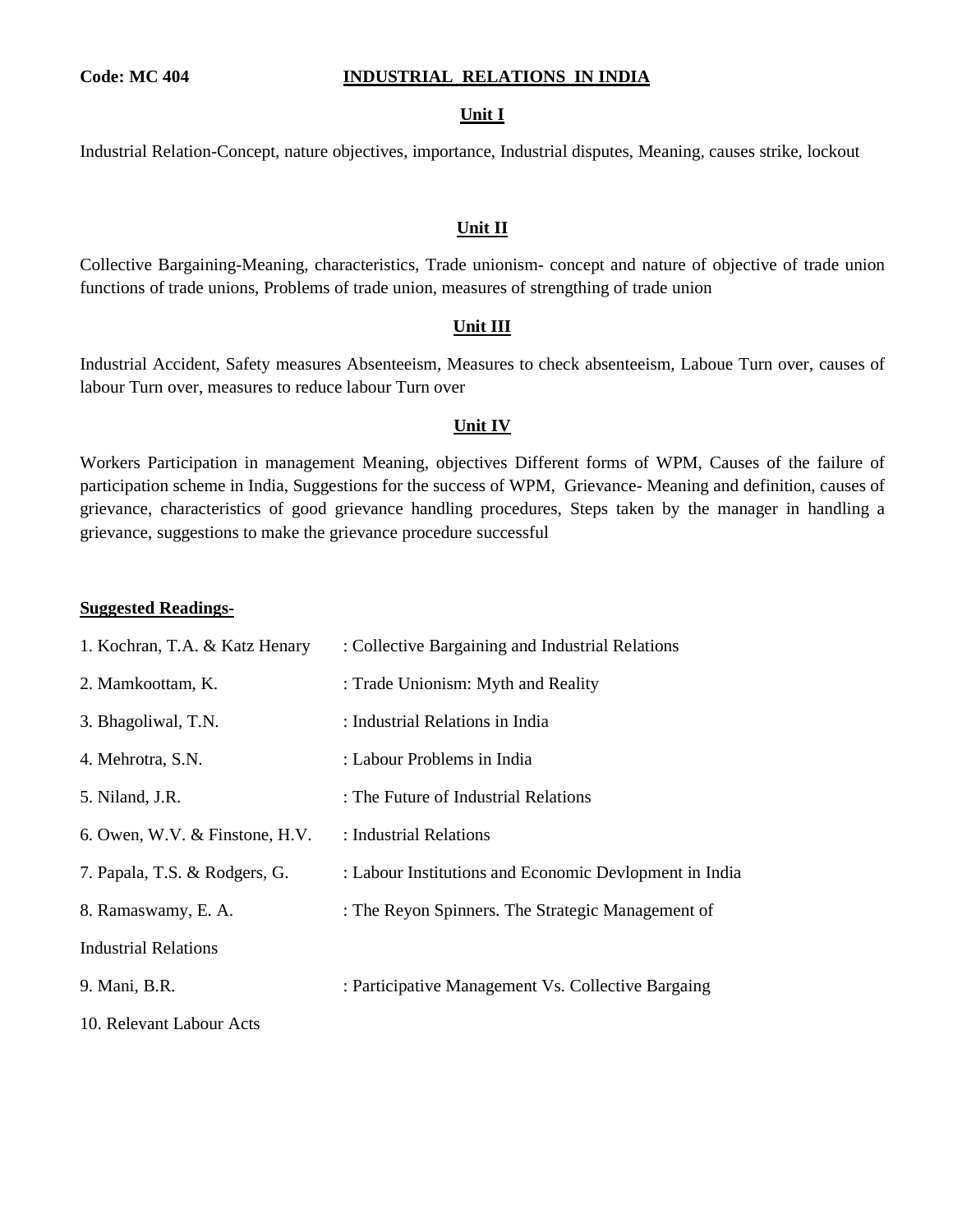#### **MC 405 CORPORATE LEGAL FRAMEWORK**

#### **Unit-1**

Historical Development of company Legislation in India. Salient Features of the Companies Act, 1956. The Present set-up of company Law Administration in India. Corporate Personality: Nature, Types & Conversion of Companies; Formation, Promotion and Incorporation of companies.

#### **Unit-II**

Memorandum of Association; Articles of Association; Prospectus: Their Nature, Contents & Legal effects; Membership: Nature of Member. Methods of Acquisition and Termination of Membership.

#### **Unit-III**

Directors: Meaning, Appointments, Legal Position, Qualifications and Disqualifications, Remuneration, Powers, Duties and Liabilities of Directors, Managing Director and Manager; Winding Up: Kinds and Conduct.

#### **Unit-IV**

Meaning, Appointments, Legal position, Powers, Responsibilities and Removal of Company Secretary; Company Meetings: Types, Legal provisions and Secretary's Duties regarding Statutory, Annual General and Extra-ordinary General Meetings, Notice, Agenda, Minutes, Resolutions. Chairman, Proxy, Voting and Poll.

| 1. Bagrail, A.K.     | : Company Law                              |
|----------------------|--------------------------------------------|
| 2. Chawla& Garg      | : Company Law & Secretarial Practice       |
| 3. Grower, L.C. B.   | : Principles of Modern Company Law         |
| 4. Kapoor, N.D.      | : Company Law-Incorporating the provisions |
|                      | Of Companies Amendment Act, 2000           |
| 5. Kuchhal, M.C.     | : Modern India Company Law                 |
| 6. Ramaiya, A.       | : Guide to the Companies Act               |
| 7. Singh, Avtar      | : Company Law                              |
| 8. Taxmann           | : Company Law                              |
| 9. Agrawal & Kothary | : Company Law & Secretarial Practice       |
| 10. Gupta, O.P.      | : Company Law                              |
|                      |                                            |